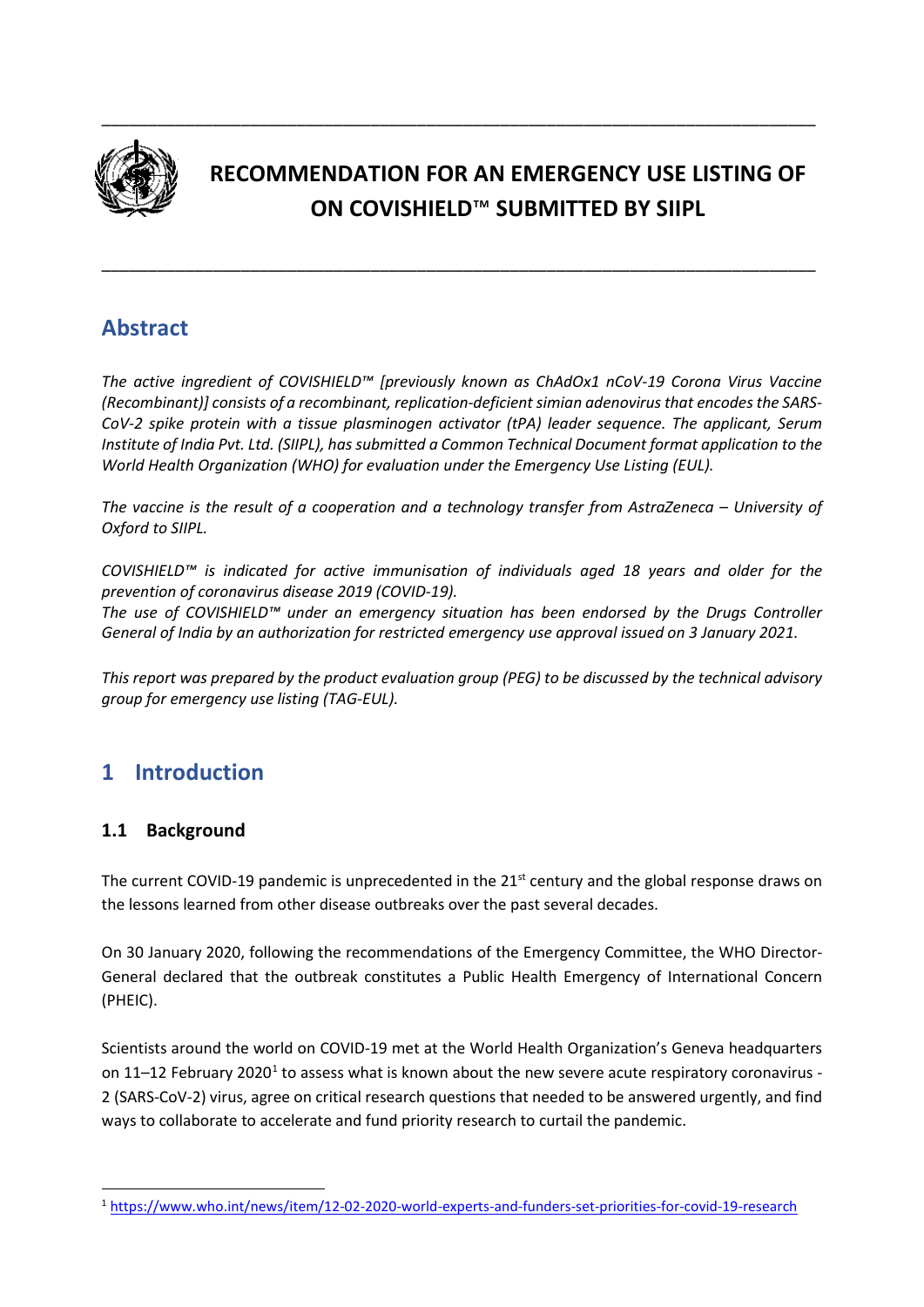The discussion led to an agreement on two main goals. The first was to accelerate innovative research to help contain the spread of the epidemic and facilitate care for those affected. The second was to support research priorities that contribute to global research platforms for the current pandemic response in order to be better prepared for the next epidemic.

The WHO Research & Development (R&D) Blueprint<sup>[2](#page-1-0)</sup> aims to improve coordination between scientists and global health professionals, accelerate the research and development process, and develop new norms and standards to learn from and improve the global response. Building on the response to recent outbreaks of Ebola virus disease, SARS-CoV and MERS-CoV, the R&D Blueprint has facilitated a coordinated and accelerated response to research into diagnostics, vaccines and therapeutics for the novel disease. This led to the establishment of an unprecedented program to develop a vaccine and strengthened channels for information sharing between countries.

# **1.2 COVID-19 vaccines**

The current global COVID-19 public health emergency underscores the need to accelerate the development of COVID-19 candidate vaccines. The vaccine prioritization agenda has a public health and a vaccine component. The strategy includes the prioritization of vaccine platform approaches and/or candidates to be considered not only for development but also for evaluation in the context of the global COVID-19 outbreak. The COVID-19 vaccine pipeline of candidate vaccines for COVID-19 is reviewed and updated continuously. The vaccine development is carefully reviewed and discussed in order to assess their value in protecting against COVID-19 and a potential recommendation of use based on a careful benefit - risk approach.

The information available on COVID-19 candidate vaccines<sup>[3](#page-1-1)</sup> and the new coronavirus (nCoV) epidemiology is closely monitored. The various technology platformsthat are developed based on nucleic acids (both mRNA and DNA), viral vectored vaccine (e.g. MVA, VSV, Ad/ChAd), subunit proteins and the traditional platform of inactivated virus are reviewed. Some of the platforms may be easier and faster to manufacture at scale while other platforms may elicit a more rapid and robust protection. Technology platforms for which clinical experience, safety data and demonstrated usability already exist, could allow a more rapid advancement into final phases of clinical trials. The current epidemiological scenario is becoming increasingly complicated with the surge of virus variants due to mutations associated with increased viral transmission and the spread of COVID-19. These variants make effective changes in the virus's 'Spike' protein, which the virus uses to enter human cells and some of these variants are posing real challenges for vaccine's efficacy.

Vaccines that could exert protective immunity after a single dose are preferred, however most of the current candidate vaccines for COVID-19 require two doses.

<span id="page-1-0"></span><sup>2</sup> <https://apps.who.int/blueprint-brochure/>

<span id="page-1-1"></span><sup>3</sup> <https://www.who.int/publications/m/item/draft-landscape-of-covid-19-candidate-vaccines>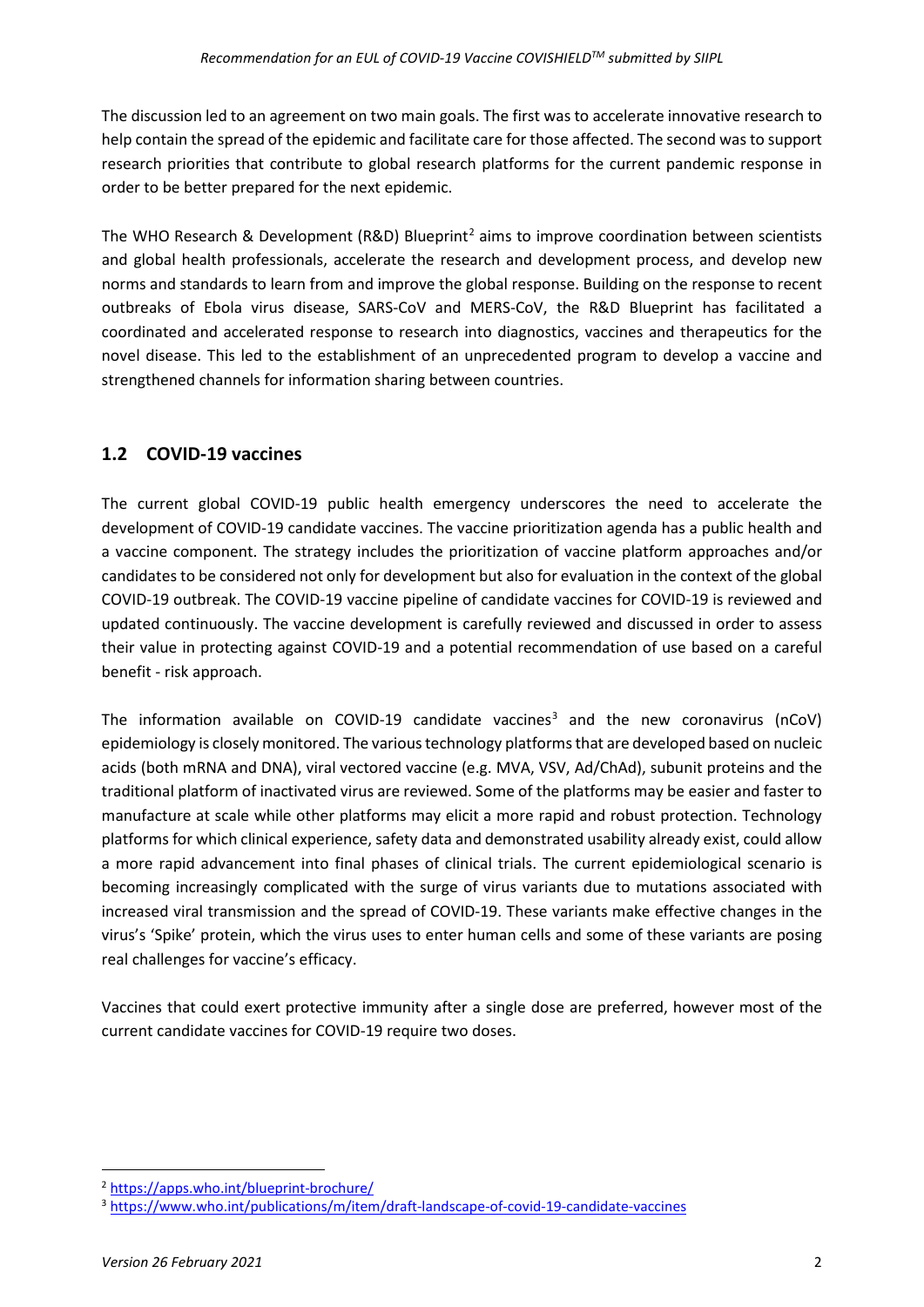# **1.3 Emergency Use Listing**

The Emergency Use Listing (EUL) is a time limited risk-benefit assessment for emergency use of vaccines, medicines and in vitro diagnostics during a PHEIC when limited data are available and the products are not yet ready for licensure and WHO prequalification. As the EUL is time-limited in nature, the applicant is still expected to complete the development of the product and submit application for licensure and prequalification.

The issuance of an EUL for a product reflects WHO's recommendation for emergency use following a robust scientific risk benefit assessment. However, each WHO Member States has the sole prerogative to allow the emergency use of a product under an EUL within their country.

# **2 Assessment process**

COVISHIELD™ manufactured by SIIPL was assessed under the WHO EUL procedure based on the review of data on quality, safety, efficacy, risk management plan (RMP) and programmatic suitability performed by WHO Vaccine Prequalification experts and evaluators from National Regulatory Authorities (NRAs) from different countries and regions.

Emphasis was placed on the risk-benefit of the vaccine and therefore on the RMP because of the need to consider the perspectives and concerns of regulators from different regions, that might otherwise not be considered by the NRA of reference for WHO – whose assessment is expected to be focused on issues related to its own jurisdiction.

The NRA of reference for WHO for this submission is the Drugs Controller General of India (DCGI) - [Central](https://en.wikipedia.org/wiki/Central_Drugs_Standard_Control_Organisation)  [Drugs Standard Control Organisation](https://en.wikipedia.org/wiki/Central_Drugs_Standard_Control_Organisation) (CDSCO) of the Republic of India. The information package submitted to WHO followed the International Council for Harmonisation of Technical Requirements for Pharmaceuticals for Human Use (ICH) Common Technical Document (CTD).

During the assessment of the vaccine dossier, WHO assessors were able to interact and exchange scientific opinions with scientists of Health Canada, as part of the collaboration and confidentiality agreement signed between WHO and that regulatory agency.

# **3 Scientific Review**

# **3.1 Quality Overview**

ChAdOx1 nCoV-19 is a recombinant replication-deficient chimpanzee adenovirus carrying a gene encoding the S protein antigen of SARS-CoV-2. The S protein antigen gene is expressed once the recombinant adenovirus enters the cells of a vaccinated individual. The recombinant adenovirus is propagated and manufactured using the T-REx-293 permissive host cell line, which was derived from a HEK293 cell line.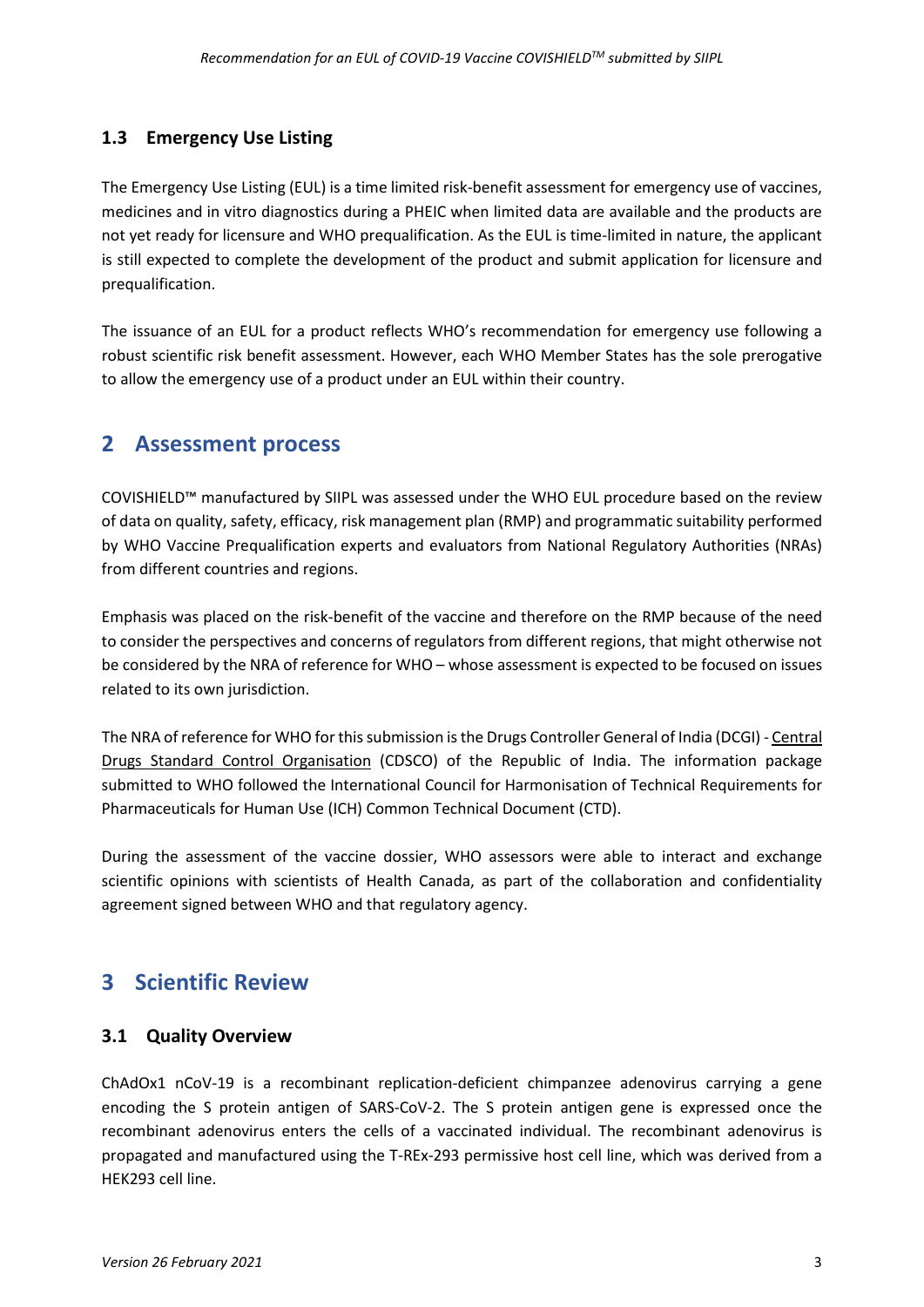The ChAdOx1 vector was derived from the chimpanzee adenovirus Y25. The ChAdOx1 vector is replication-deficient as an essential gene for viral replication has been deleted. The T-Rex™-293 cell line is used as the host for the production of the virus seeds and the manufacture of the COVISHIELD™ Drug Substance (DS).<sup>[4](#page-3-0)</sup>

As previously described, COVISHIELD™ is the result of a technology transfer from the University of Oxford / AstraZeneca (AZ) to SIIPL. Documentation on the Technology Transfer requirements along with the gap analysis (product / process / equipment / technology) is provided in the dossier. Additionally, the Technology Information Verification Report signed by AZ is also provided along with key SIIPL Personnel Training Certificates.

The Module 3 of the CTD submitted 13 January by SIIPL consists of information related to the development, production and control of ChAdOx1 nCoV-19 bulk concentrated solution and the Drug Product (DP).

The manufacturing process of the vaccine includes the manufacturing of the of ChAdOx1 nCoV-19 bulk concentrated solution which is the DS. This procedure is comprising mainly of:

- 1. Cell Propagation (preparation of seed for virus infection)
- 2. Infection with Virus Seed
- 3. Harvesting and Clarification
- 4. Purification of bulk virus harvest

The bulk obtained at the last stage of manufacturing is 0.2µ filtered and stored in Ultra Low-Density Polyethylene (ULDPE) single-use bags and stored at 2 - 8°C. Currently, SIIPL does not store the DS for more than 1 or 2 weeks because it is immediately used to formulate DP.

Submitted data support two months of stability when the DS is stored at -60 °C and -20 °C in ULDPE bags. Stability studies are on-going as per approved protocols. Once supportive data will be available, shelf-life will be defined at the approved storage condition.

The DS is manufactured at commercial scale in building SEZ-6 and building SEZ-7. Once manufactured, the DS is then transferred for formulation and filling. The day on which the filling activity is initiated is assigned as date of manufacturing to respective batch(es) of ChAdOx1 nCoV-19 Corona Virus Vaccine (Recombinant).

The information assessed for the DS and the DP included:

- 1. Pharmaceutical development;
- 2. Development and description of the manufacturing process, process control and critical steps and control;
- 3. Process validation or evaluation;
- 4. Comparability (process, specifications, batches)

<span id="page-3-0"></span><sup>4</sup> [van Doremalen et al \(2020\) Nature 586, pages 578–582](https://www.nature.com/articles/s41586-020-2608-y)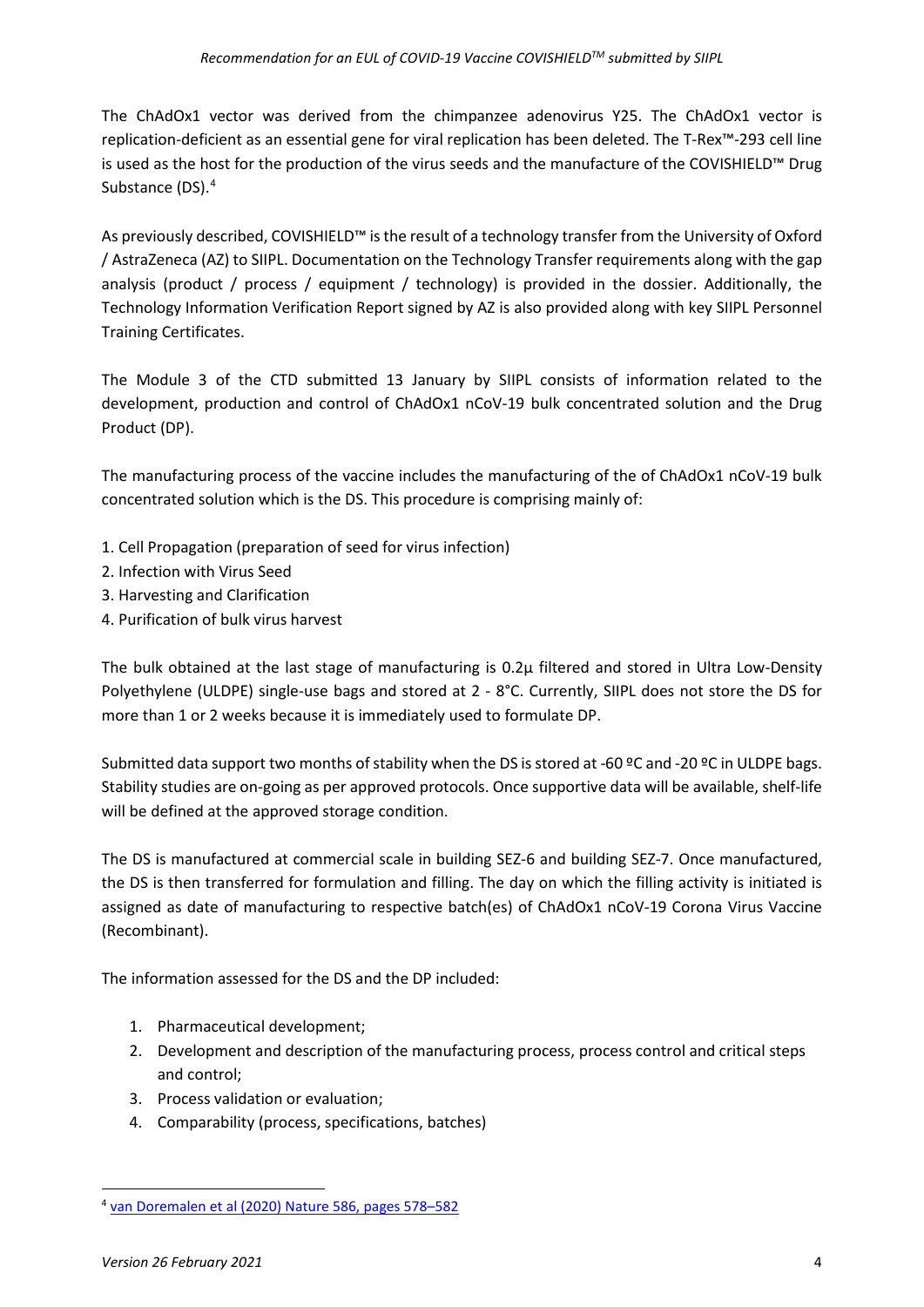- 5. Specifications, justification of the specifications and quality control, including description and validation of analytical methods;
- 6. Reference materials;
- 7. Batch analysis;
- 8. Characterization of impurities and justification of specifications;
- 9. Container-closure system;
- 10. Stability and stability commitments;
- 11. Information facilities and key equipment used in the manufacturing of the vaccine.

The DP is a sterile liquid dosage form for administration by intramuscular injection, 0.5 mL per dose. It is a colourless to slightly brown, clear to slightly opaque and particle free with a pH 6.1 to 7.1.

ChAdOx1 nCoV-19 Corona Virus Vaccine (Recombinant) stability studies are ongoing and include several commercial scale batches. These stability studies are being performed to evaluate impact on stability indicating parameters and to establish shelf-life based on the stability results at long-term/real time and accelerated conditions. Based on the stability data (real time and accelerated) at the time of this EUL submission, the DP shelf-life is 6 months at 2 - 8°C, from the date of manufacturing.

## **3.2 Non-clinical overview**

SIIPL has not conducted any non-clinical study beyond those conducted by AZ, whose findings are briefly addressed below.

AZ has almost completed the nonclinical studies submitted to support the EUL of AZD1222. AZD1222 was shown to be immunogenic in several animal models (mice, ferrets, pigs and non-human primates) either when administered in a single dose or in two doses, with better antigen-specific antibody (including neutralizing antibody) response and T cell responses after the latter. An important nonclinical study was a post-vaccination SARS-CoV-2 challenge in rhesus macaques in which a single administration of AZD1222 showed a significant reduction in viral load in bronchoalveolar lavage fluid and respiratory tract tissue of the vaccinated NHPs. No evidence of vaccine-associated enhanced respiratory disease (VAERD) was detected in the vaccinated NHPs.

Biodistribution studies in mice confirmed the findings of previous studies conducted with other ChAd vaccine candidates, having shown no evidence of replication of the adenovirus or presence of disseminated infection. The applicant proposed that given that AZD1222 is made with the same platform of other investigational vaccines, advantage can be taken from these toxicologic studies.

No AZD1222-related changes in arterial blood pressure, heart rate, body temperature or respiratory parameters were observed in a mouse cardiovascular and respiratory safety pharmacology study.

AZD1222 was well tolerated in a repeat dose toxicity study in CD-1 mice. Anti S glycoprotein antibodies were raised and maintained throughout the dosing and recovery periods in all the animals exposed to AZD1222. In these animals, higher spleen weights were observed but with no histological changes. At the vaccine administration sites inflammatory findings were observed, consistent with those anticipated following intramuscular injections.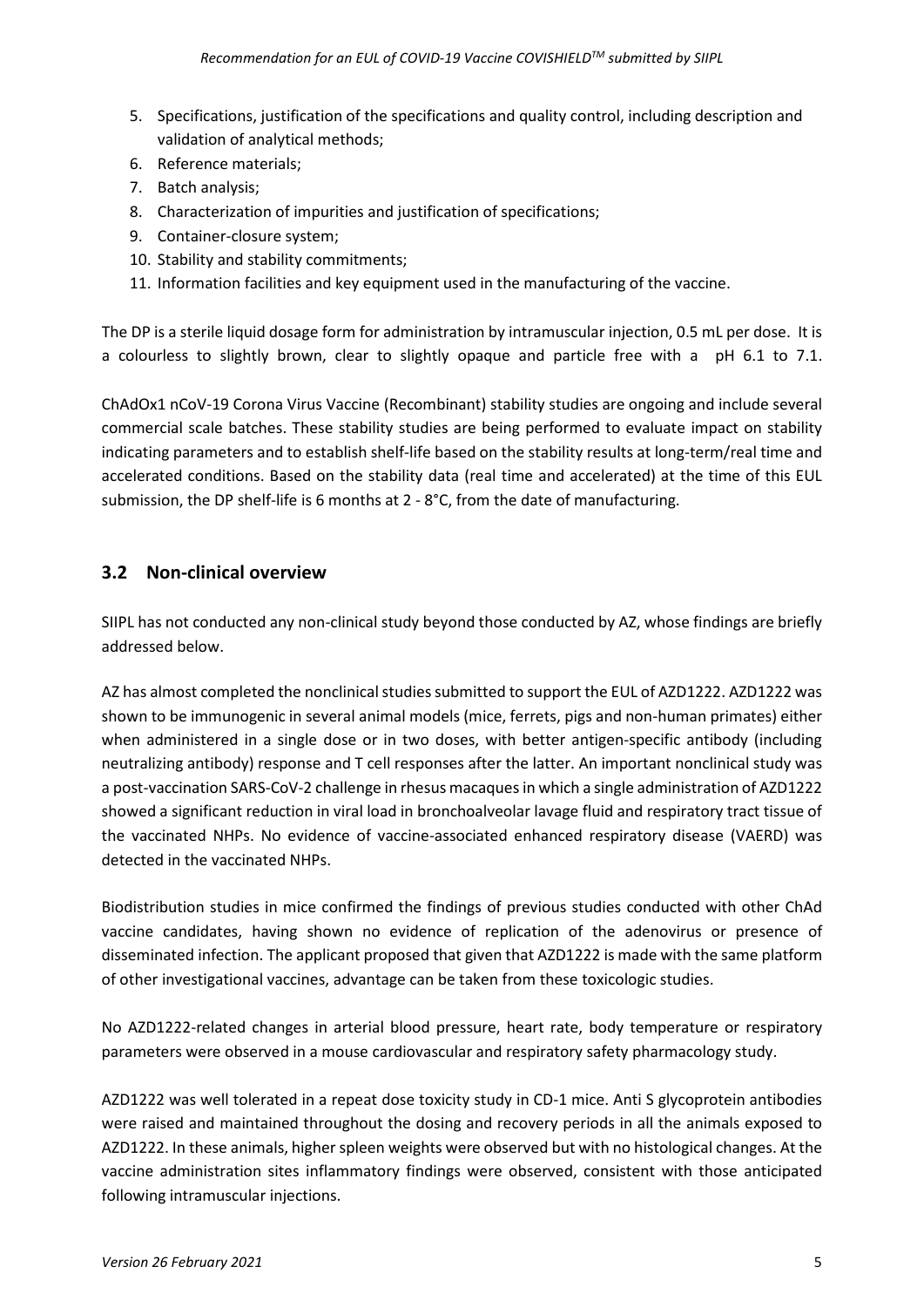No AZD1222-related effects were observed in a preliminary developmental and reproductive toxicology (DART) study conducted in mice.

In brief, AZD1222 (and similar ChAd vaccines) were well tolerated and shown to be immunogenic in several animal models. Rhesus macaques vaccinated with AZD1222 had significantly reduced viral load when challenged with SARS-CoV-2 and there is no evidence of VAERD in these animals.

# **3.3 Clinical overview**

Clinical data submitted by SIIPL is the same presented by AZ except for the addition of an interim analysis of an ongoing bridging study which compares the immunogenicity and safety of COVISHIELD™ with AZD1222 and placebo. This study is being conducted in India by request of the Indian regulatory authority DCG(I).

## **3.3.1 Vaccine efficacy**

AZ submitted an interim pooled analysis conducted in the primary efficacy population of one phase 2/3 clinical trial conducted in the UK (COV002) and another phase 2/3 trial conducted in Brazil (COV003). There was a median follow-up of 19 weeks after Dose 1 and 9 weeks after Dose 2. AZ claims an overall vaccine efficacy of 70.42% (95.84% confidence interval [CI]: 54.84, 80.63) against symptomatic COVID-19, calculated for two standard doses of the vaccine (SDSD regimen) or for one low dose followed by a standard dose (LDSD regimen). The vaccine efficacy when the analysis was restricted to individuals who received two standard doses of AZD1222 was 62.10% (95.84% CI: 39.96, 76.08). Vaccine efficacy estimates for the UK and Brazil were, respectively, 73.52% (95% CI: 55.50, 84.24), and 64.17 (95% CI: 30.65, 81.49). Complete protection was observed against COVID-19 hospital admission (WHO Severity Grading ≥ 4) ≥22 days after the first vaccine dose (0 versus 9 cases in the control group, two of which were considered severe cases and one was fatal). For the participants who received the SD regimen of AZD1222 protection was shown to begin from 22 days after the first dose and to extent at least until 12 weeks, which the applicant considers to allow flexibility for the second vaccine dose to be given 4 to 12 weeks.

Vaccine efficacy could not be reliably determined in older adults (≥65 years) given that the number of events was too low for that age group in the available follow-up time. Adults with pre-existing comorbidity had similar vaccine efficacy as the general population. AZ claims that the available efficacy data together with the immunogenicity data (see 3.3.3 Immunogenicity, below) support the use of an AZD1222 vaccine regimen of two standard doses (SDSD) given between 4 and 12 weeks apart in the elderly (≥65 years) and people with comorbidities.

## **3.3.2 Vaccine safety**

An interim pooled analysis was conducted with data from COV001 and COV002 trials (both carried out in the UK, COV003 (conducted in Brazil) and COV005 (conducted in South Africa). The safety data base included 23 745 participants, of whom 12 021 received at least 1 dose of AZD1222, and of whom 11 723 received at least one dose of control. The median follow-up for the AZD1222 and the control groups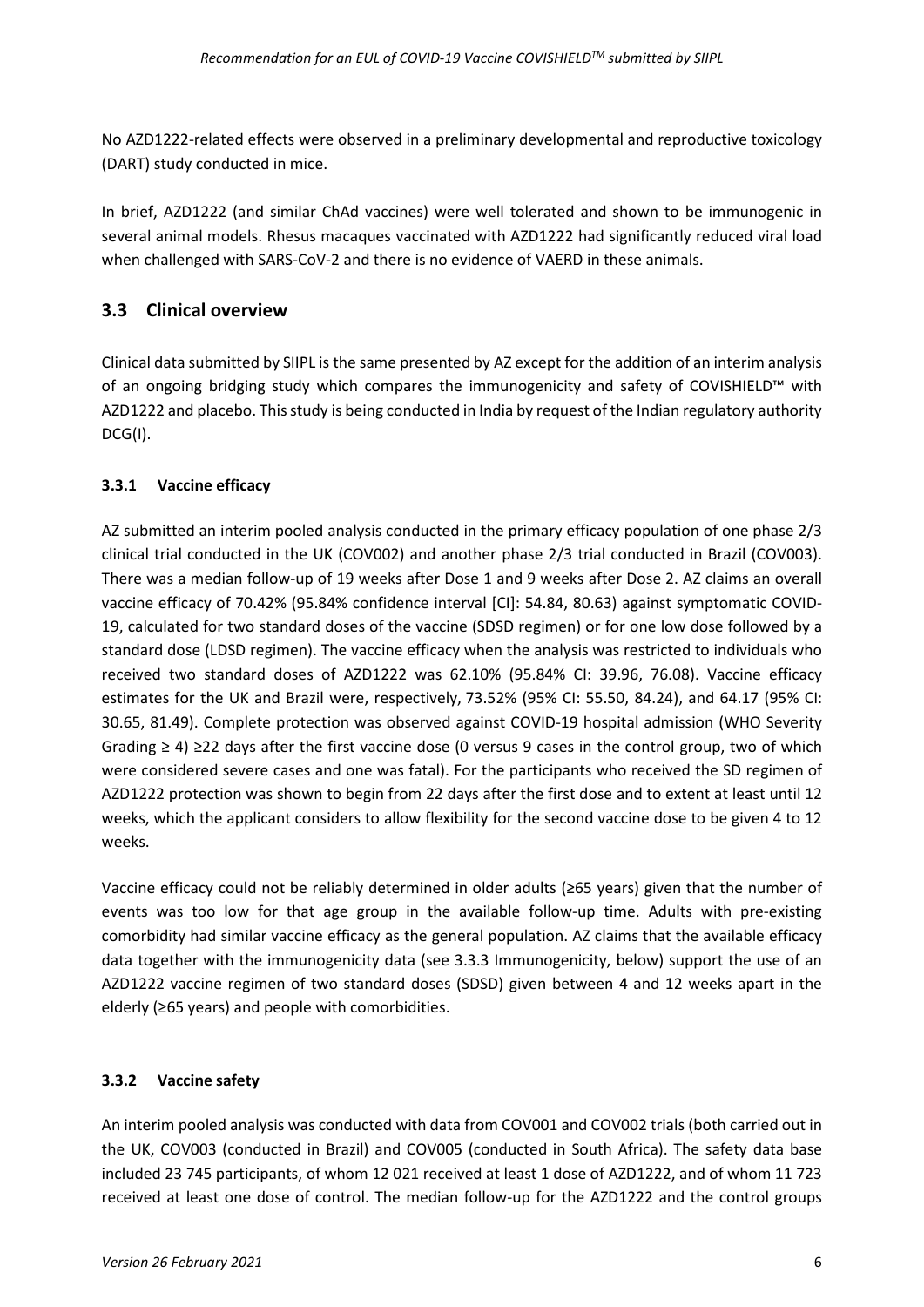were, respectively, 105 and 104 days. AZD1222 was well tolerated, with most local and systemic adverse events (AEs) being mild to moderate, and even milder and less reported after the second dose compared to the first one. Among the solicited AEs (considered as adverse drug reactions - ADRs) the most commonly observed were headache, nausea, myalgia, arthralgia, fatigue, malaise, feverishness, chills, fever and local injection site reactions. According to the applicant, unsolicited AEs were consistent with those commonly observed following vaccination. Preferred terms (PTs) not commonly associated with vaccination were relatively balanced in the vaccine and control groups.

The incidence of serious adverse events (SAEs) was <1% in both the AZD1222 and the control groups, and the frequency and type of SAE also did not differ between them. A total of 6 fatal SAEs were observed (2 of them in the AZD1222 group), none of them considered by the investigators as causally related to the study interventions. Few adverse events of special interest (AESIs) were registered, 0.8% and 1.1% in the AZD1222 and the control groups, respectively. No clear imbalance in the incidence of AESIs by category or PT was observed that could suggest an association with AZD1222.

Paresthesia, hypoaesthesia, and muscular weakness were the most frequently observed PTs within the categories of neurologic events and potential immune-mediated neurologic conditions, and were less common in the AZD1222 group Facial paralysis was reported in 3 patients in each group. Three SAEs of demyelinating events were reported, 2 in the AZD1222 group (1 case of transverse myelitis and 1 case of multiple sclerosis in a patient who already had the disease before enrolment in the study, which was unrecognized at the time).

There was no evidence of an association of AZD1222 and PTs related to possible vaccine-associated enhanced disease (VAED), which were reported in a slightly smaller percentage of participants in the AZD1222 group than in the placebo group.

The safety profile was comparable when the participants were stratified by comorbidity, country or serostatus subgroup. This was also comparable in older adults and in adults aged 18 to 64 years, but older adults reported milder and less frequent solicited reactogenic AEs.

The data from the interim analysis of the bridging study in healthy Indian subjects support that COVISHIELD™ has a similar reactogenicity and safety profile compared to AZD1222.

## **3.3.3 Immunogenicity**

AZD1222 was highly immunogenic, with a seroconversion of binding antibodies >97% and of live virus neutralizing antibodies >80% after a single standard dose (SD) or low dose (LD), and >99% of both antibodies after a second SD. Seroconversion for both binding and neutralizing antibodies increased with increasing dose interval between the first and second vaccine dose. The applicant has interpreted this finding as supportive of the finding of increased efficacy across the dosing interval of 4 to 12 weeks.

Immunogenicity in vaccinated participants with comorbidities was similar to that observed in the general population. In older adults (≥65 years) the rates of seroconversion to binding and to live neutralising antibodies were similar to those found in younger adults, however their absolute titres tended to be lower.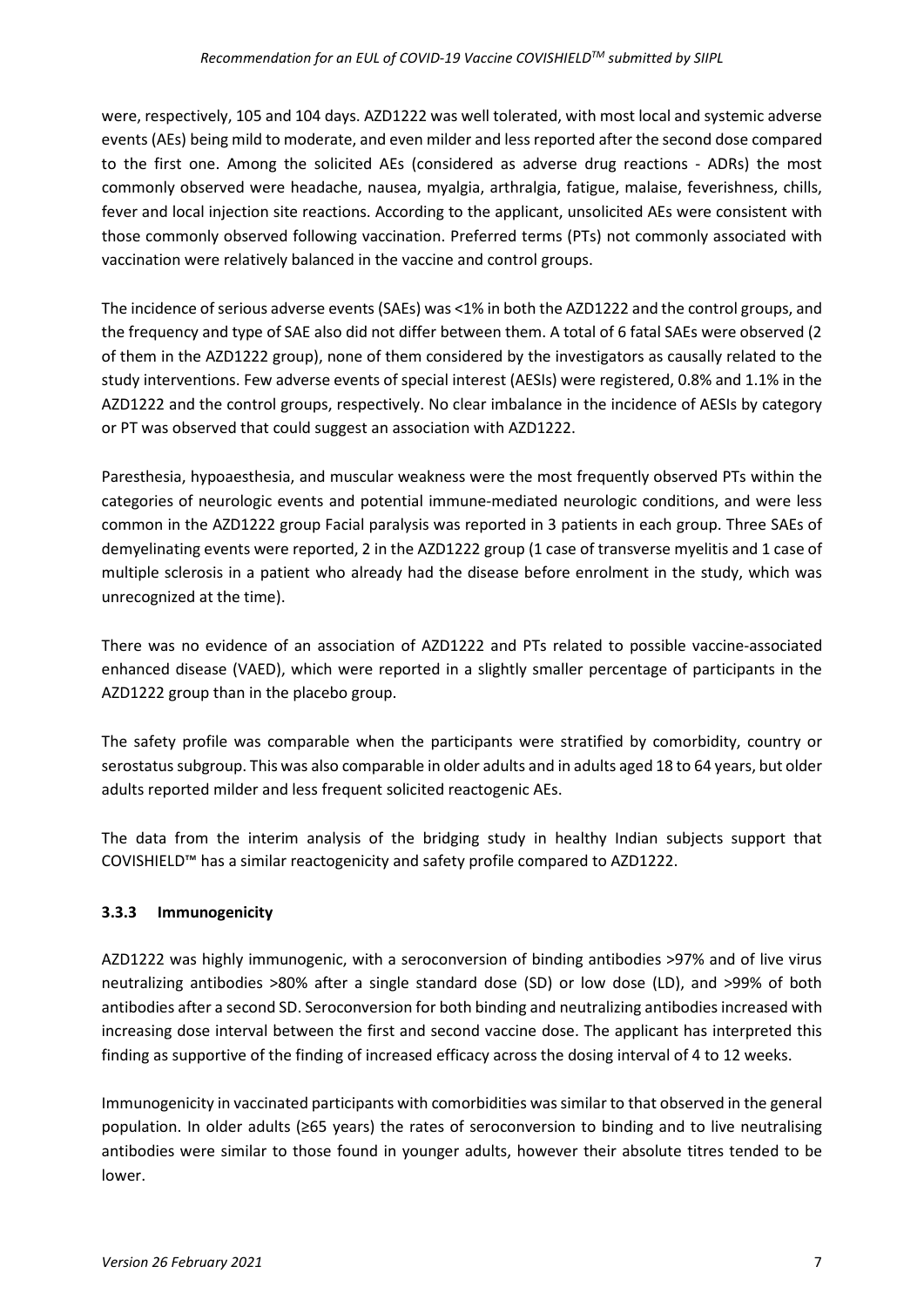The applicant took into consideration the immunogenicity data together with the efficacy data, to support their recommendations for the use of AZD1222 (see 3.3.1 Vaccine efficacy, above).

The interim analysis of the immunogenicity data of the Indian study indicates that COVISHIELD™ elicits similarly high anti-spike IgG antibody response as AZD1222.

### **3.3.4 Special populations**

Regarding special populations, as mentioned above, efficacy in individuals over 65 years of age could not be assessed due to small numbers. AEs were generally milder and less frequent in older participants. Older adults reported milder and less frequent solicited reactogenic AEs.

Persons with severe immunodeficiency, severe underlying disease, and pregnant/lactating women were excluded from the studies, therefore efficacy, immunogenicity and safety of AZD1222 in these groups is currently unknown. Although data from Brazil and South Africa have been submitted by AZ, not all available data may be generalizable to populations in low and middle-income countries (LMIC) who have profiles that can impact on the efficacy of this vaccine (for example, ethnicity, concomitant infections and malnutrition).

## **3.4 Risk Management Plan**

#### **3.4.1 Product description**

COVISHIELD™ is a preservative free sterile solution for injection, to be administered by an intramuscular injection of 0.5 mL. It is a colourless to slightly brown, clear to slightly opaque and particle free with a pH 6.1 to 7.1. presented in USP Type I clear glass vials (2 and 10 doses of 0.5 mL), stoppered with 13 mm grey coloured elastomeric stopper and sealed with 13 mm flip-off coloured plastic cap. Currently, there is no supporting data to assign a Vaccine Vial Monitor (VVM). Currently, the additional stability data required to support the assignment of Vaccine Vial Monitor (VVM) have not been generated yet. SIIPL is committed to achieving this exercise in order to eventually assign a VVM to the vaccine.

#### **3.4.2 Nonclinical information**

#### Acceptable.

There are two ongoing studies, with no impact expected in the safety profile. No additional information is required.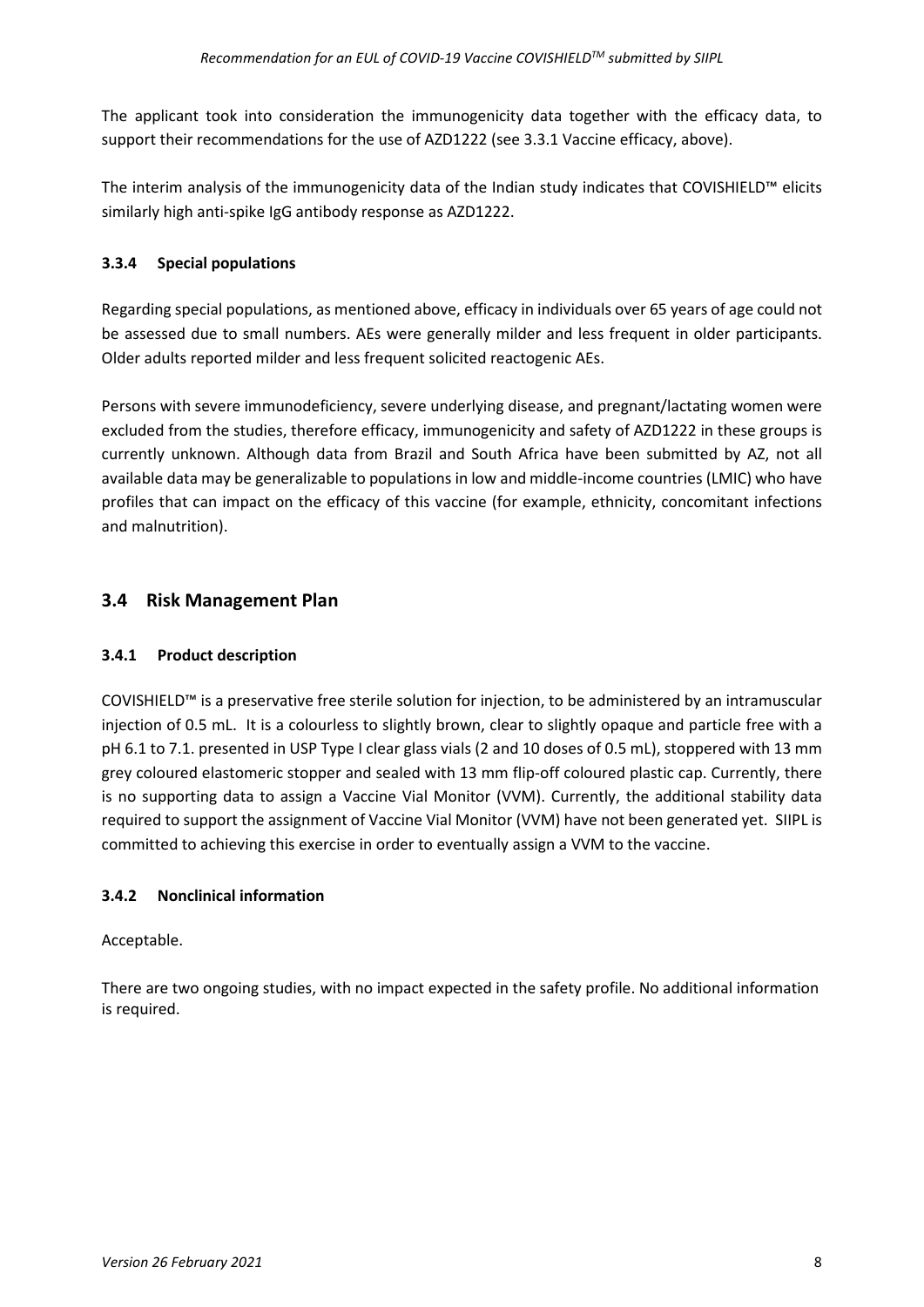### **3.4.3 Clinical information**

a. Important identified risks:

| Identified risks | <b>SIIPL</b> | who |
|------------------|--------------|-----|
| proposed by      |              |     |
| None             |              |     |

b. Important potential risks:

| <b>SIIPL</b>                                     | <b>WHO</b>                                                                                                                     | <b>Comments</b>                                                                                                                                                                                                                                                                                                                                                                                                                                      |
|--------------------------------------------------|--------------------------------------------------------------------------------------------------------------------------------|------------------------------------------------------------------------------------------------------------------------------------------------------------------------------------------------------------------------------------------------------------------------------------------------------------------------------------------------------------------------------------------------------------------------------------------------------|
| Immune-mediated<br>neurological<br>conditions    | Neurological<br>System disorders,<br>including Immune-<br>mediated<br>neurological<br>conditions                               | Immune-mediated neurological conditions<br>have been changed to Nervous system<br>disorders including Immune-mediated<br>neurological conditions in the last evaluation<br>by CHMP Rapp team (AR dated 17.01.2021)                                                                                                                                                                                                                                   |
| Vaccine-associated<br>enhanced disease<br>(VAED) | Vaccine-associated<br>enhanced disease<br>(VAED) including<br>vaccine-associated<br>enhanced<br>respiratory disease<br>(VAERD) | There is a theoretical concern that vaccination<br>against SARS-CoV-2 may be associated with<br>enhanced severity of COVID-19 episodes<br>which would manifest as VAED. Although<br>available data have not identified VAED as a<br>concern for AZD1222, the risk of VAED cannot<br>be ruled out. VAED may be potentially serious<br>or life-threatening, and requires early<br>detection, careful monitoring, and timely<br>medical intervention.   |
|                                                  | Anaphylaxis                                                                                                                    | Anaphylaxis is known to be possible with any<br>injectable vaccine. Anaphylaxis can be<br>upgraded to an identified risk based on the<br>outcome of the assessment of the clinical data<br>of ongoing studies or post-marketing<br>information.<br>A minimum period of 15-minutes of<br>observation is recommended for each<br>vaccinee after vaccination, given the risk of<br>potentially life-threatening<br>anaphylactic/anaphylactoid reactions |
|                                                  | Programmatic<br>errors                                                                                                         | Vaccine administration errors were a protocol<br>deviation during clinical trials, such errors<br>were noted to be relatively infrequent by the<br>sponsor. However, it may be necessary to<br>minimize this situation in advance under real<br>use conditions.                                                                                                                                                                                      |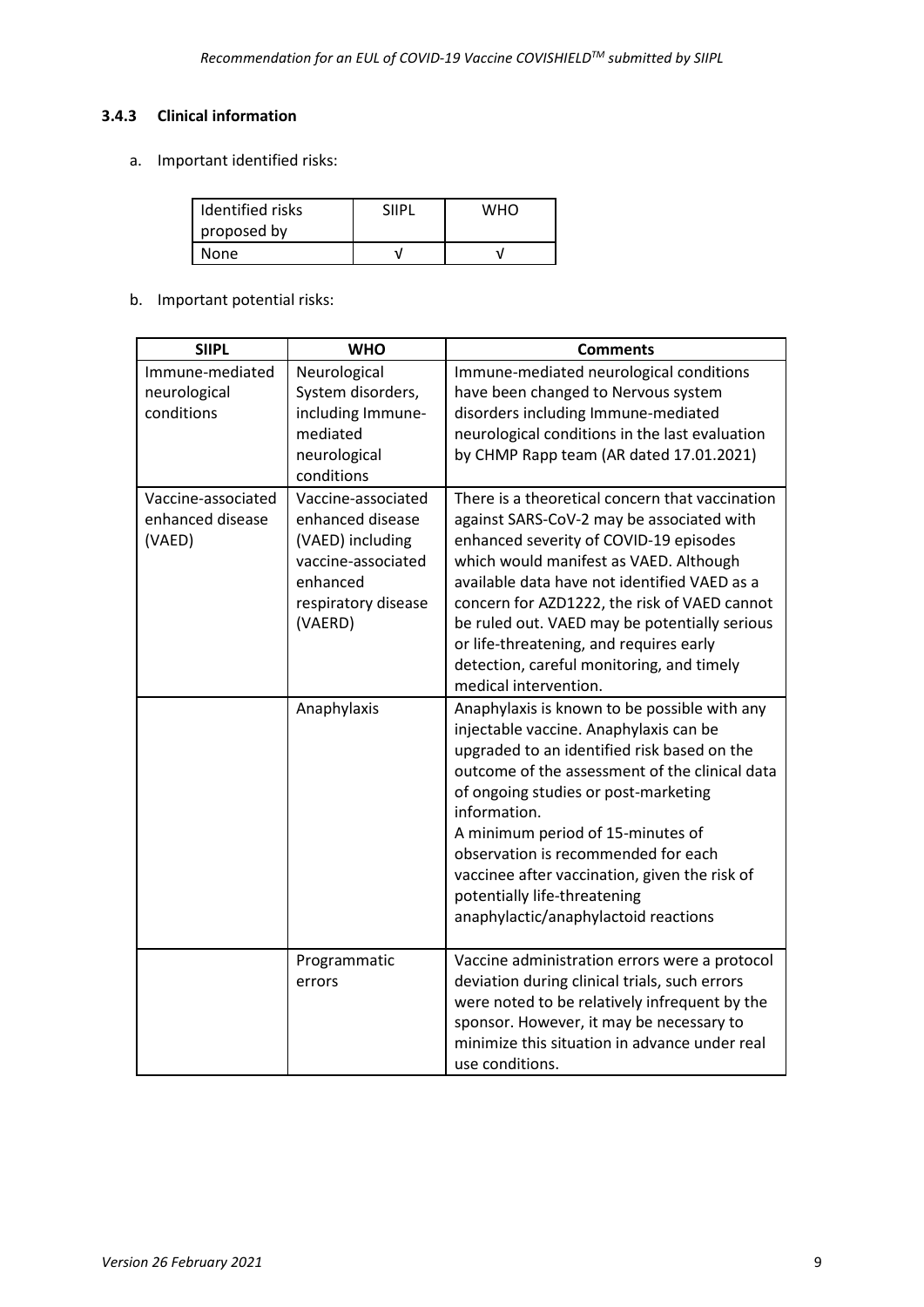## c. Missing information:

| <b>AZ</b>                                                                                                          | <b>WHO</b>                                                                                                                                                                               | <b>Comments</b>                                                                                                                                                                                                                                                                                                                                                                                     |
|--------------------------------------------------------------------------------------------------------------------|------------------------------------------------------------------------------------------------------------------------------------------------------------------------------------------|-----------------------------------------------------------------------------------------------------------------------------------------------------------------------------------------------------------------------------------------------------------------------------------------------------------------------------------------------------------------------------------------------------|
| Use during pregnancy<br>and while<br>breastfeeding                                                                 | Use during pregnancy<br>and while<br>breastfeeding                                                                                                                                       | Pregnant and lactating women not<br>included in the clinical trials                                                                                                                                                                                                                                                                                                                                 |
| Use of AZD1222 in<br>subjects with severe<br>immunodeficiency or<br>requiring<br>immunosuppressive<br>medications. | Use in<br>immunocompromised<br>patients, including<br>people living with HIV                                                                                                             | Immunocompromised individuals not<br>included in the clinical trials. The data in<br>this population is limited and it is possible<br>that immune response to the vaccine may<br>be different and compromise the<br>effectiveness.                                                                                                                                                                  |
| Use of AZD1222 in<br>subjects with severe<br>and/or uncontrolled<br>underlying disease                             | Use of AZD1222 in<br>subjects with severe<br>and/or uncontrolled<br>underlying disease                                                                                                   | These individuals have not been included<br>in the clinical studies but are theoretically<br>likely to be at risk for severe COVID-19.                                                                                                                                                                                                                                                              |
|                                                                                                                    | Use of AZD1222 in<br>frail patients with<br>comorbidities (e.g.<br>chronic obstructive<br>pulmonary disease,<br>diabetes, chronic<br>neurological disease,<br>cardiovascular<br>disease) | Frail individuals have not been included in<br>the clinical studies, but old frail individuals<br>have been prioritized for vaccination in<br>practice                                                                                                                                                                                                                                              |
| Interchangeability<br>and interactions with<br>other vaccines                                                      | Interaction with other<br>vaccines                                                                                                                                                       | The safety, immunogenicity, and efficacy<br>of this vaccine when co-administered with<br>other vaccines (e.g. influenza) has not<br>been evaluated.                                                                                                                                                                                                                                                 |
|                                                                                                                    | Interchangeability or<br>sequential use with<br>other vaccines                                                                                                                           | The evidence to support interchangeability<br>or sequential use of AZD1222 with other*<br>COVID-19 vaccines is still not available.<br>There are proposed heterologous<br>prime/boost studies with vaccines already<br>approved for emergency use in some<br>countries.<br>*The SIIPL vaccine (COVISHIELD), which is<br>a technology transfer of AZD1222, is not<br>considered a different vaccine. |
|                                                                                                                    | Use in pediatric<br>population <18 years<br>of age                                                                                                                                       | There are some ongoing studies in this age<br>group, but the results are still not available<br>and AZ1222 is currently not recommended<br>for this population.                                                                                                                                                                                                                                     |
|                                                                                                                    | Use in patients with<br>autoimmune or<br>inflammatory<br>disorders                                                                                                                       | Use in patients with autoimmune or<br>inflammatory disorders should also be<br>considered missing information. Although<br>patients with autoimmune or<br>inflammatory disorders were not explicitly                                                                                                                                                                                                |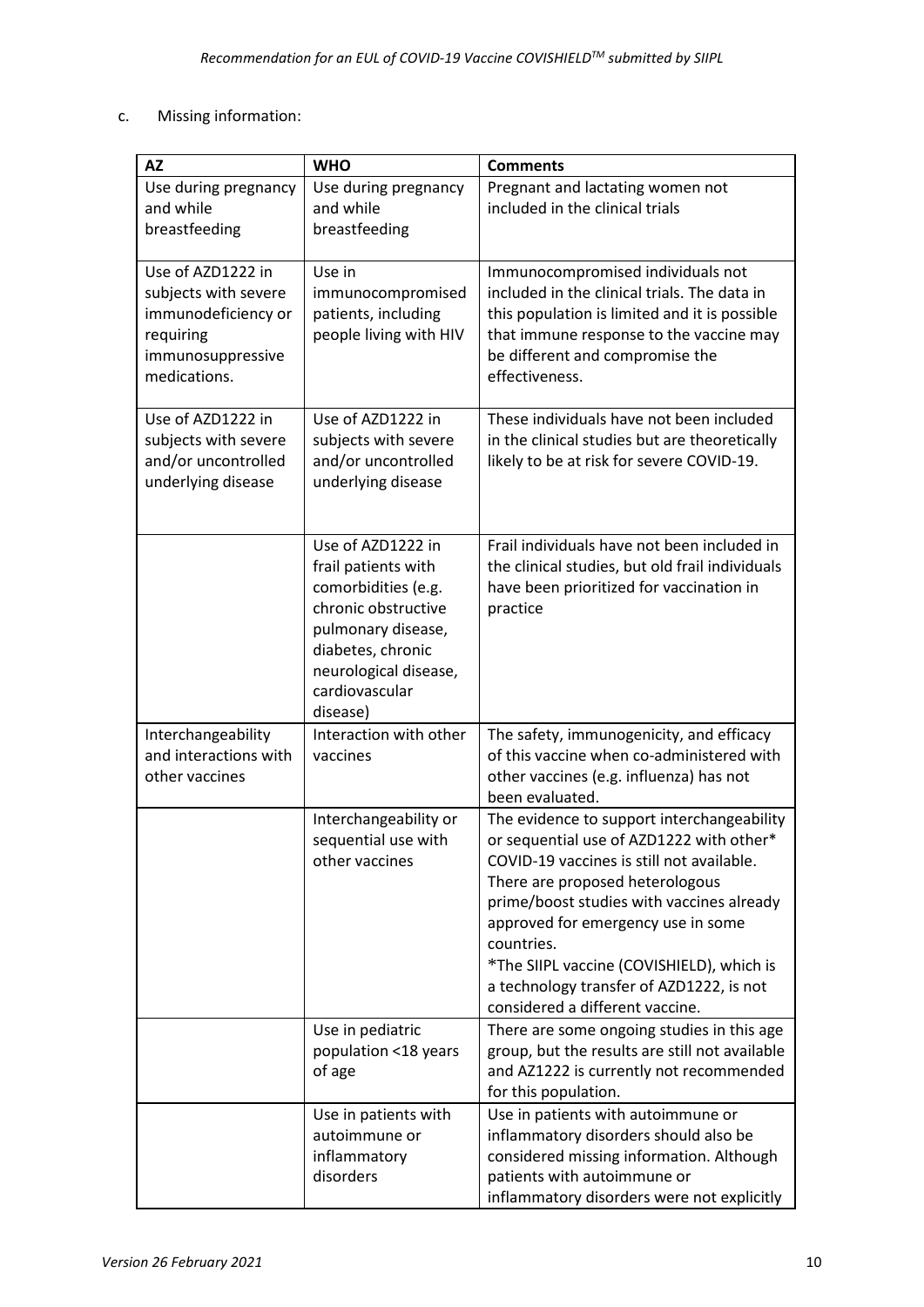|                         | excluded from the clinical studies, the use |
|-------------------------|---------------------------------------------|
|                         | in this subgroup of patients should be      |
|                         | described as one of the subgroups with      |
|                         | severe co-morbidities as recommended        |
| Long-term safety        | Long-term safety profile of AZD1222 is      |
|                         | currently limited and it is recognized that |
|                         | further follow-up for all vaccines is       |
|                         | required. Additional activities will be     |
|                         | needed to obtain such information.          |
| Vaccine effectiveness   | Vaccine effectiveness and safety in very    |
| and safety in very old  | old individuals (e.g. 85+) has not been     |
| (e.g. 85+) individuals; | demonstrated but may be addressed by        |
|                         | observational studies [e.g "A post-         |
|                         | authorization/post-marketing                |
|                         | retrospective cohort study to evaluate the  |
|                         | effectiveness of the AZD1222 vaccine to     |
|                         | prevent serious COVID-19 infection in       |
|                         | conditions of usual care (D8111R00005       |
|                         | [EU/UK])"].                                 |
| Impact of the           | AZ should provide to WHO any data on        |
| emergence of variants   | new emerging variants particularly from     |
| on vaccine              | vaccine breakthrough cases as soon as       |
| efficacy/effectiveness  | available, irrespective of source.          |
| and safety              |                                             |

### **3.4.4 Pharmacovigilance Plan**

Routine pharmacovigilance activities: The Pharmacovigilance Plan does not provide details concerning routine pharmacovigilance measures and safety reporting.

In general, adverse reactions reporting and signal detection should be in accordance with national and international Good Pharmacovigilance (GPV) guidelines. The spontaneous reporting should be harmonized in most of the countries with the VigiBase platform. The Applicant provides a very general description of standard pharmacovigilance activities. No consideration is given to the fact that COVISHIELD™ is a novel vaccine, that vaccinations will occur during a pandemic, or to the challenges of handling an increased volume of pharmacovigilance reporting following a massive vaccination campaign. Therefore, the applicant should provide a more detailed description of pharmacovigilance activities and methods (i.e. methods for signal detection and evaluation, individual case safety reports) including challenges related to restrictions during the pandemic (e.g. limited medical resources) and plans to handle an increased volume of reporting associated with a mass vaccination campaign.

There is a general concern about the collection of AEs in low- and middle-income countries (LMICs) of certain regions, because of the need for adequate pharmacovigilance systems. The possible role of the sponsor in these activities should be explained.

The monitoring of AE of interest should consider Bell's palsy, transverse myelitis, multisystem inflammatory syndrome following vaccination and all serious adverse events.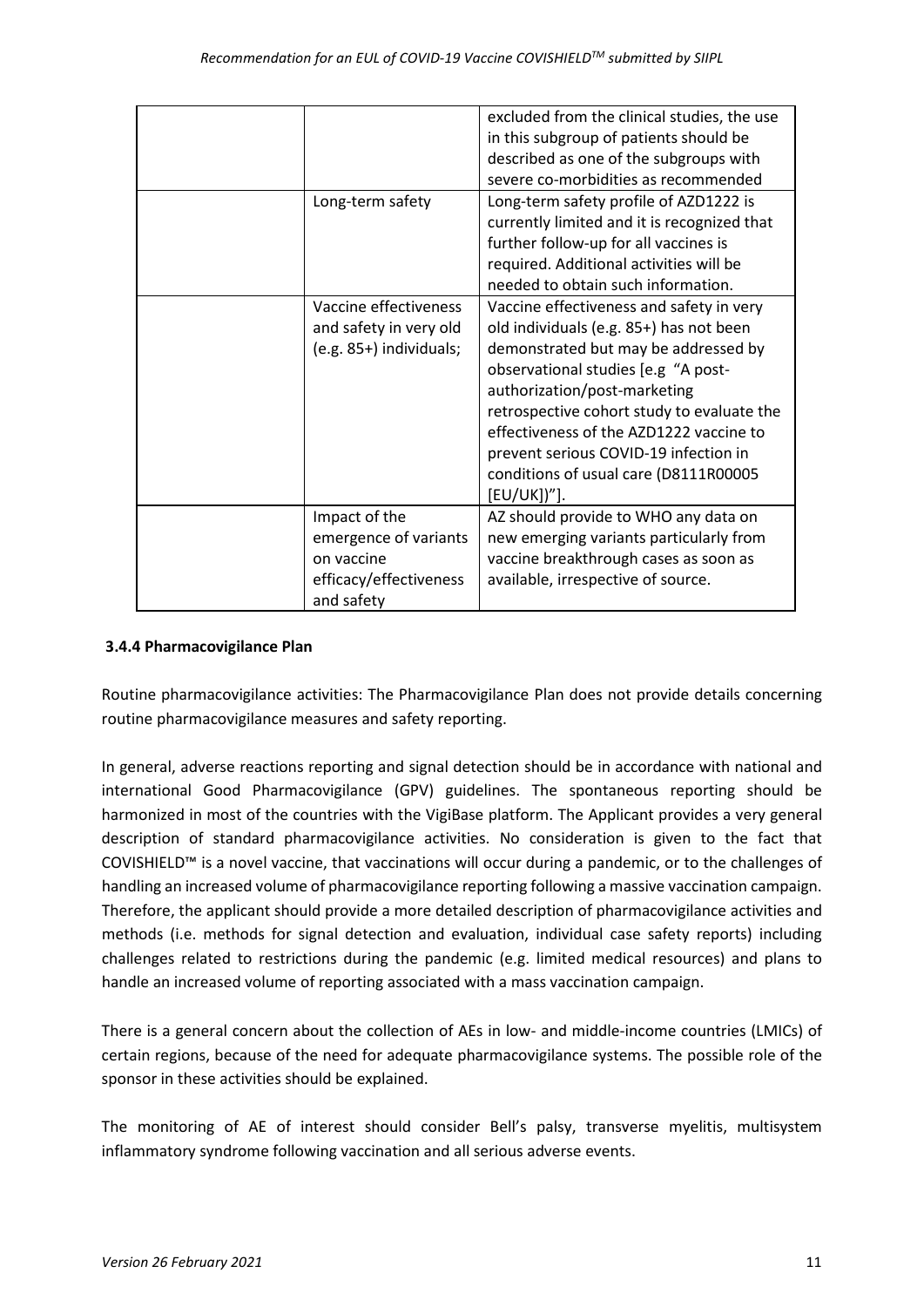For signal detection a mechanism for traceability and cold chain information needs to be established. Routine pharmacovigilance activities should be implemented in all WHO regions, including at least a card with the date when the recipient needs to return for the vaccine second dose, the name of the recipient, the name of the vaccine, batch number, and a telephone number where to report side effects. The sponsor needs to inform WHO about their plans to implement the routine pharmacovigilance plan in all WHO regions.

Proposed routine pharmacovigilance activities are inadequate to address the missing data. Additional pharmacovigilance activities such as clinical or epidemiological (non-interventional or interventional studies) studies may be needed, although the applicant does not consider them necessary. However, this new vaccine requires an additional activity because of the lack of long-term safety information and the surge of new SARS-CoV-2 variants to which vaccine effectiveness could be lower. It is also important to consider vulnerable populations like pregnant women, people living with HIV, and the elderly.

AZ proposed five non-Interventional studies in the pharmacovigilance plan, listed below, are likely to provide important safety and effectiveness information applicable to COVISHIELD™: Enhanced Active Surveillance.

- 1. Enhanced Active Surveillance study;
- 2. AZD1222 Pregnancy Registry. At least one country of each WHO region would preferably be included.
- 3. Post-marketing observational study using existing secondary health data sources.
- 4. Post-marketing safety study in patients receiving immunosuppressant medication or with primary immunodeficiency.
- 5. Post-marketing Effectiveness Study. If feasible, countries from the different WHO regions should be included.

However, LMICs are not well represented in these studies, and no additional pharmacovigilance activities are planned for other WHO regions.

#### **3.4.5 Risk minimization activities**

The routine risk minimization activities are sufficient to manage the safety concerns of the medicinal product. The applicant should implement these in all WHO regions and ensure the feasibility to measure these in all countries

# **4 Outcome of review**

## **4.1 Quality**

As a result of the assessment conducted by WHO, the interactions with the applicant during presubmission meetings in order to address key questions, the interaction with regulators from other NRAs, as well as clarifications and additional documentation provided by SIIPL, outstanding issues have been resolved. In addition, the applicant is committed to provide more information and data as soon as these are generated. This could be very important to address some uncertainties around the specifications that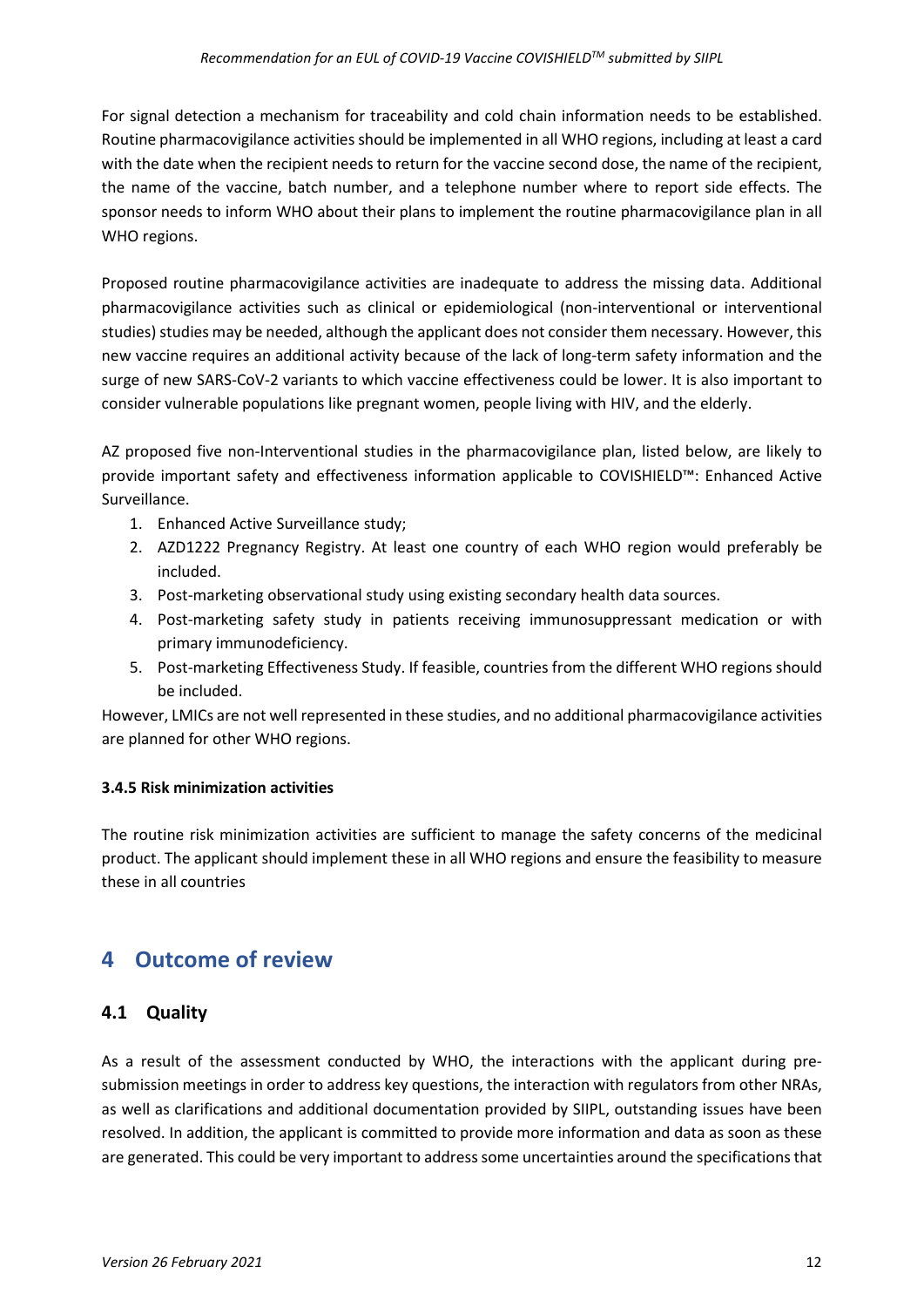may be acceptable in the context of the EUL. Also, considering the public health crisis and urgent need, it will be unlikely that vaccines will be stored to their end of shelf life (expiration date).

The finished product specifications include a comprehensive set of relevant tests along with corresponding acceptance criteria. However, although the vaccine specifications were adopted from those developed by and for the AZ vaccine, acceptance limits should be re-assessed, and revised as appropriate, as further experience is gained (see comment above).

The currently available set of validation data for the commercial process at the different facilities (SEZ-6, SEZ-7) are reassuring. Results of performance outputs are within acceptance criteria and also the process parameters remain within their acceptance criteria or range. The data presented demonstrate process consistency, quality and comparability to batches manufactured by Oxford - AZ, sufficient to support the EUL for this product.

# **4.2 Clinical**

This clinical assessment of the AZ COVID-19 vaccine raised a series of queries and comments from the reviewers on different aspects of the nonclinical and clinical submitted evidence, as well as on issues related to the RMP. These have either been considered covered by the AZ answers to the EMA CHMP list of questions, or have been incorporated into the recommendations listed below and in the conclusion section of this document. The assessment of the bridging study conducted by SIIPL has also raised a few clinical questions raised by WHO and by Health Canada to SIIPL, whose replies were considered acceptable.

From the clinical point of review the Product Evaluation Group (PEG) recommended that an EUL may be granted by WHO to COVISHIELD™ provided that SIIPL commits to meet the following conditions post-EUL:

- 1. The applicant should submit to WHO the final report of the bridging study conducted in India by SIIPL, and further interim analyses and the final clinical study reports of the ongoing studies conducted by AZ (COV001, COV002, COV003 and COV005, whose interim analyses have been presented as part of this application, as well as COV004, conducted in Kenya, D8110C00001, conducted in the United States, Chile and Peru, and D8111C00002, conducted in Japan) once they are completed.
- 2. The Risk Management Plan should include/address the following:
	- o Safety specifications:
		- Potential risks: add *anaphylaxis* and *programmatic error*
		- Missing information: add *people living with HIV*, *frail subjects*, *use in paediatric population <18 years of age, use in patients with autoimmune or inflammatory disorders,* and *long-term safety data.*
		- *Interaction with other vaccines* and *interchangeability* should be considered separately from each other.
	- o Pharmacovigilance plan
		- The monitoring of adverse events (AEs) of interest should consider Bell's palsy, transverse myelitis, multisystem inflammatory syndrome following vaccination and all serious adverse events.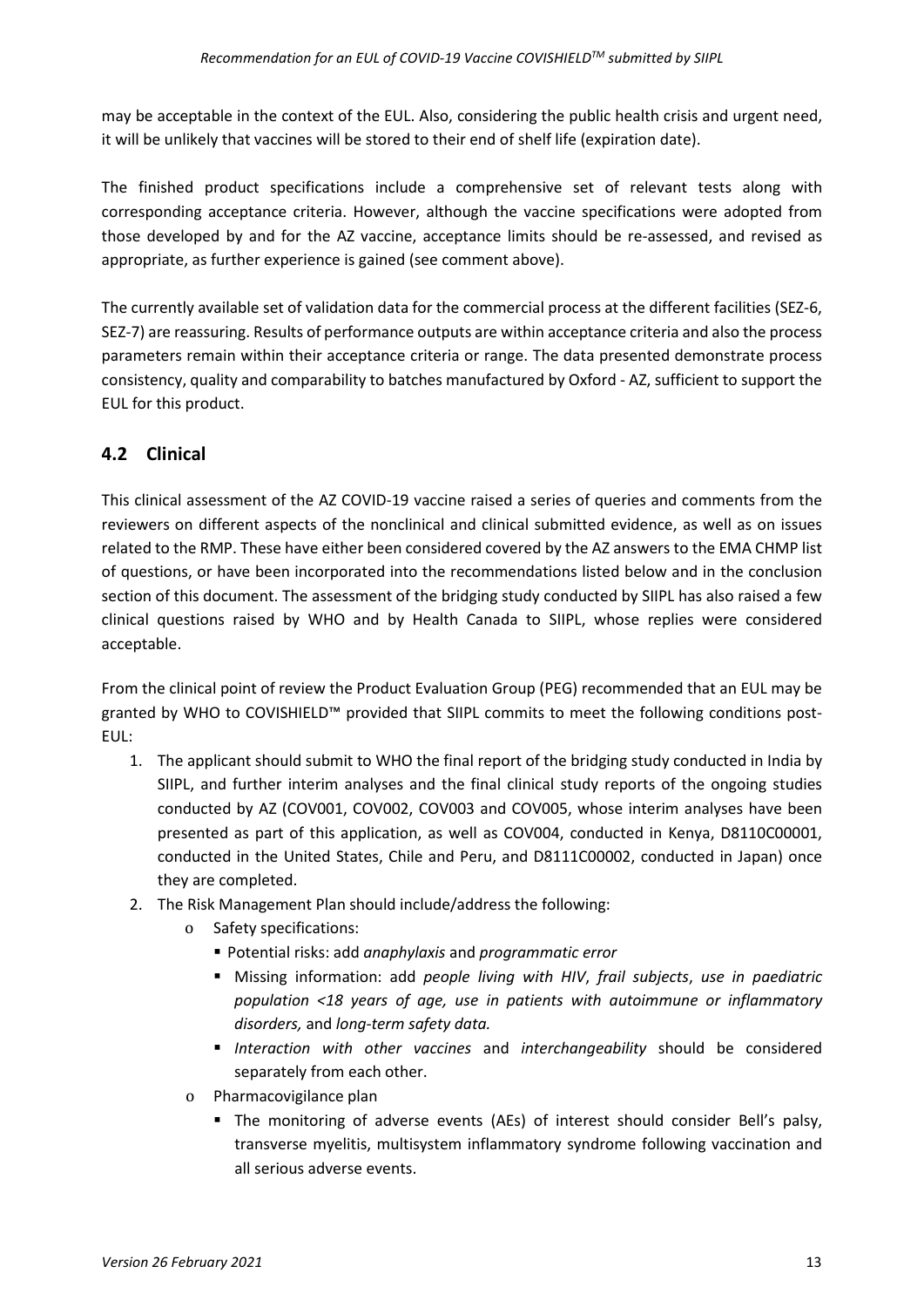- For signal detection a mechanism for traceability should be established. Routine pharmacovigilance activities should be implemented in all WHO regions, including at least a vaccination card with the date when the recipient needs to return, the name of the recipient, the name of the vaccine, batch number, and a telephone number were to report side effects. The applicant should make clear its role in pharmacovigilance activities in different LMICs in all WHO regions.
- The applicant is urged to conduct additional pharmacovigilance activities (noninterventional and interventional studies as those intended for implementation in the EEA) in other WHO regions
- o Risk minimization activities
	- A minimum period of 15-minutes of observation for each vaccinee after vaccination given the risk of potentially life-threatening anaphylactic/anaphylactoid reactions should be recommended in the product insert.

In addition, in light of the recent evidence of vaccine escape of some emerging SARS-Cov-2 variants, the applicant is requested to closely monitor and evaluate the impact of these emerging SARS-CoV-2 variants (such as B.1.1.7, B.1.351 and P.1, and others that may appear in the future) on the effectiveness of COVISHIELD TM and to discuss with WHO in case of plans to make changes to the vaccine to address this issue.

# **5 Technical considerations**

## **5.1 Vaccine characteristics**

COVISHIELD<sup>TM</sup> is originally developed by Oxford University  $-$  AZ and already evaluated in Phase-II/III Clinical Trial in UK. SIIPL has signed manufacturing agreement with AZ - Oxford University to manufacture this vaccine at commercial scale for mass immunization. At SIIPL, this vaccine is manufactured essentially in line with the DS, excipients and formulation developed and used by AZ - Oxford for manufacturing of clinical trial batches and the proposed commercial batches. Though developed without a preservative, the formulation is intended to be utilized in a multiple-dose DP but with a limited in-use time, in line with the WHO multidose vial policy (MDVP)<sup>[5](#page-13-0)</sup>, disposing of vaccine vials within 6 hours of opening or at the end of the immunization session, whichever comes first.

The vaccine is a sterile liquid dosage form for administration by intramuscular injection, 0.5 mL per dose. It is a clear to slightly opaque solution essentially free from visible particles, with pH 6.1 to 7.1. Two presentations were subject of this EUL application, namely 2 doses and 10 doses vaccine vials. The immunogen of COVISHIELD™ is the replication-deficient simian adenovirus vector ChAdOx1, containing the full-length structural surface glycoprotein (spike protein) of SARS-CoV-2. The antigenic composition is expressed by adenovirus particles expressing COVID-19 spike protein (5  $\times$  10<sup>10</sup> virus particles / dose of 0.5 mL). The vaccine formulation contains excipients (e.g. histidine, L-Histidine

<span id="page-13-0"></span><sup>5</sup> [WHO's multi-dose vial policy \(MDVP\)](https://apps.who.int/iris/bitstream/handle/10665/135972/WHO_IVB_14.07_eng.pdf.?sequence=1)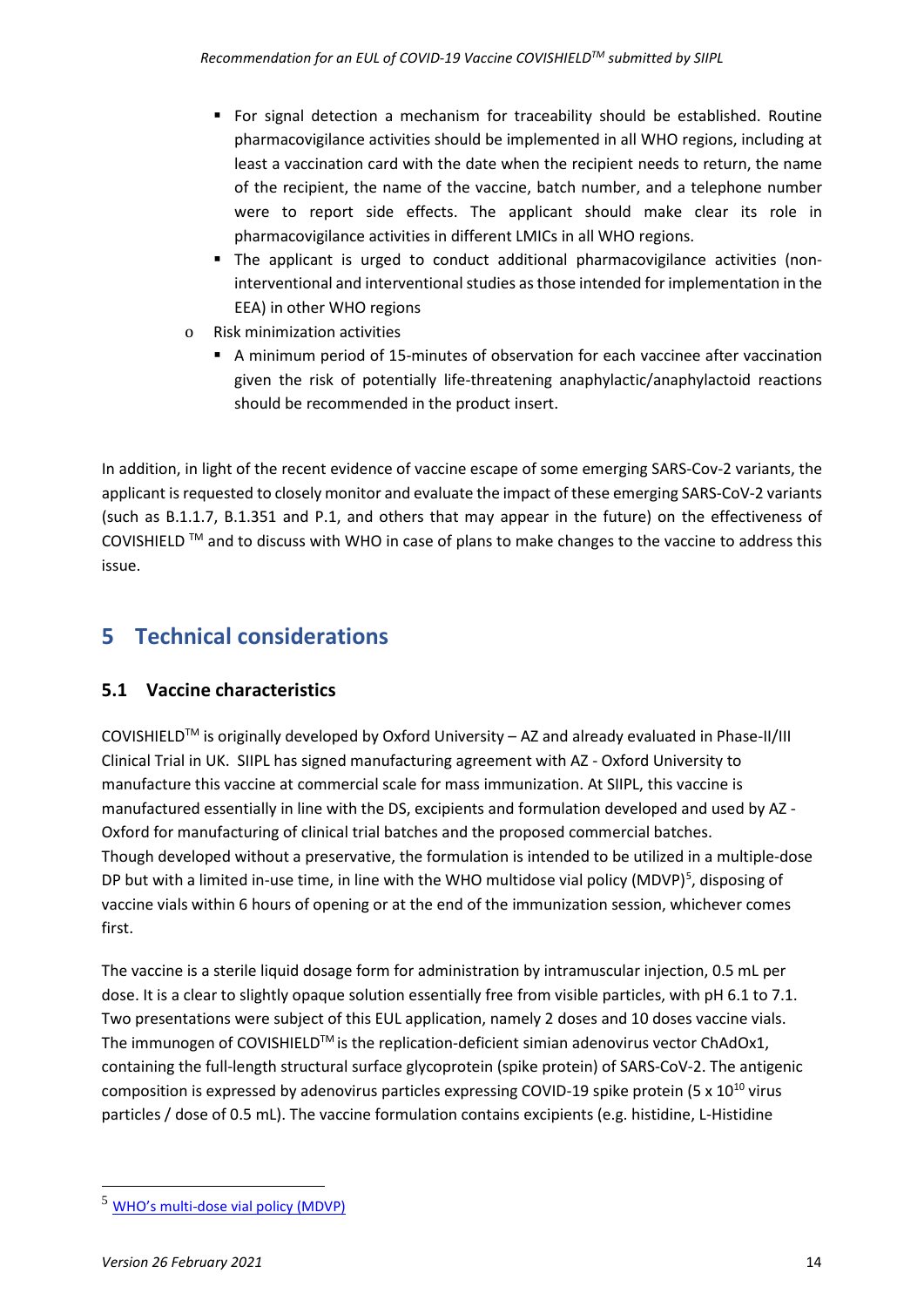hydrochloride monohydrate, polysorbate 80, sucrose, ethanol, sodium and magnesium chloride, EDTA disodium, in water for injection as vehicle).

The vaccine formulation does not contain substances, additive or excipients of biological or animal origin.

| Presentation | Pharmaceutica<br>I form | <b>Dose</b> | Container                                       | <b>Pack Size</b>                           |
|--------------|-------------------------|-------------|-------------------------------------------------|--------------------------------------------|
| 2 doses      | solution for            | $0.5$ mL    | Vial: 2 mL Clear                                | 2 multidose vials                          |
|              | injection               |             | Glass (Type 1)                                  | (2 doses per vial                          |
|              |                         |             | Stopper: 13 mm,                                 | - 0.5 mL per dose)                         |
|              |                         |             | elastomeric                                     |                                            |
|              |                         |             | Seal: 13 mm Aluminum                            | Target fill volume of 1.24 to              |
|              |                         |             | flip-off plastic button                         | $1.28$ mL                                  |
| 10 doses     | solution for            | $0.5$ mL    | Vial: 5 mL Clear                                | 10 Multidose vials                         |
|              | injection               |             | Glass (Type 1)                                  | (10 doses per vial                         |
|              |                         |             | Stopper: 13 mm,<br>elastomeric                  | - 0.5 mL per dose)                         |
|              |                         |             | Seal: 13 mm Aluminum<br>flip-off plastic button | Target fill volume of 6.00 to<br>$6.20$ mL |
|              |                         |             |                                                 |                                            |

List of presentations available to UN Agencies/COVAX Facilities – multidose vials

# **5.2 Special precautions for storage and handling**

In the absence of compatibility studies, COVISHIELD™ must not be mixed with other medicinal products. Once opened, multi-dose vials should be used as soon as practically possible and within 6 hours when kept between 2ºC and 8ºC. All opened multidose vials of COVISHIELD™ should be discarded at the end of immunization session or within six hours whichever comes first.

COVISHIELD™ is a colourless to slightly brown, clear to slightly opaque solution. The vaccine should be inspected visually prior to administration and discarded if particulate matter or differences in the described appearance are observed by the health care provider.

The vaccine does not contain preservative. Aseptic technique should be used for withdrawing the dose for administration.

COVISHIELD™ should be store in a refrigerator (+2 $^{\circ}$ C to +8 $^{\circ}$ C). Do not freeze. Do not shake the vaccine vial.

# **5.3 Indication, warnings and contraindications**

## **Therapeutic indications**

COVISHIELD™ is indicated for active immunisation of individuals ≥18 years old for the prevention of coronavirus disease 2019 (COVID-19)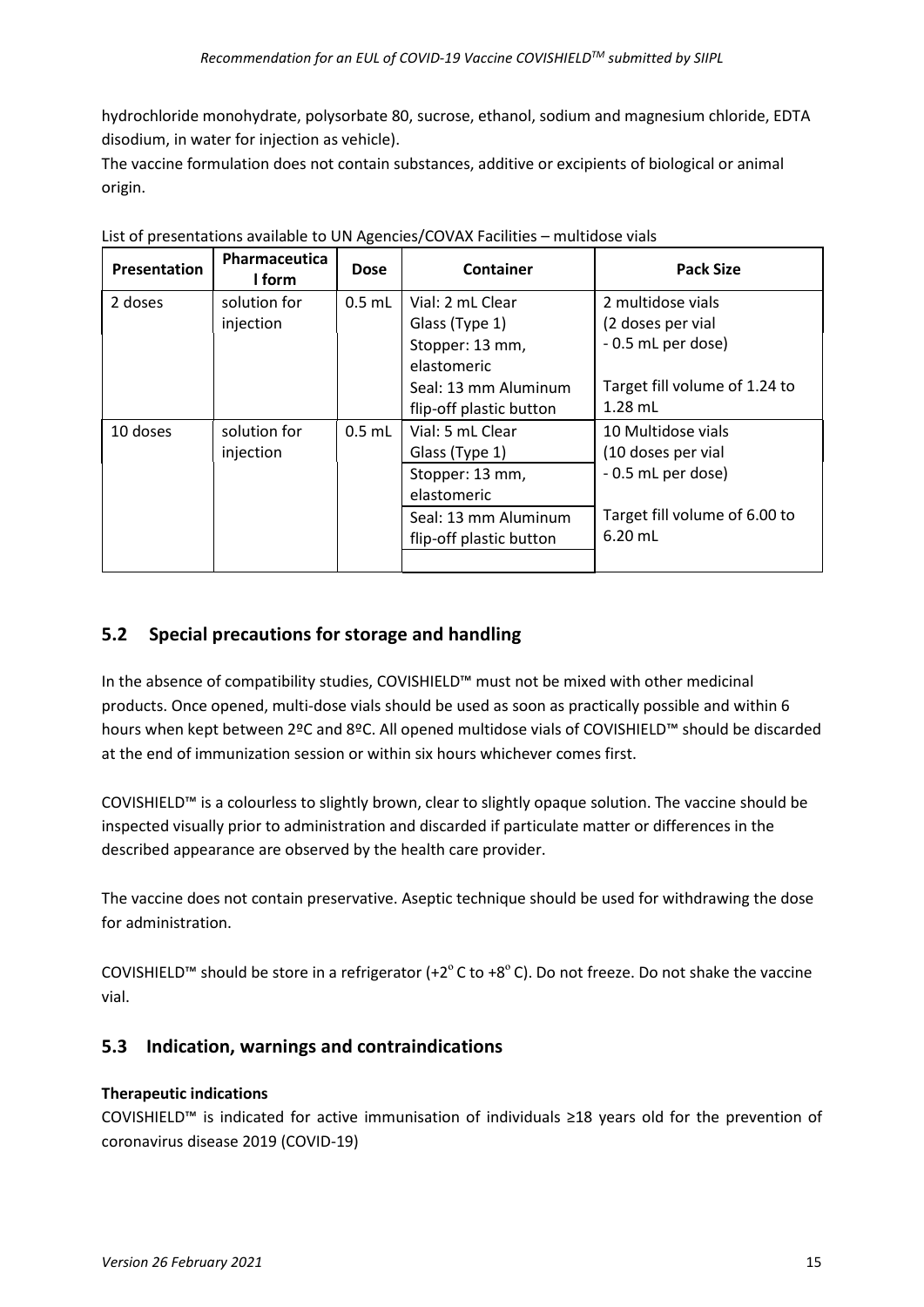#### **Contraindications**

Hypersensitivity to the active substance or to any of the excipients listed in section 6.1.

#### **Special warnings and precautions for use**

#### **Traceability**

In order to improve the traceability of biological medicinal products, the name and the batch number of the administered product should be clearly recorded. [Not included in the SII product insert]

#### Hypersensitivity

As with all injectable vaccines, appropriate medical treatment and supervision should always be readily available in case of an anaphylactic event following the administration of the vaccine.

Close observation for at least 15 minutes is recommended following vaccination. A second dose of the vaccine should not be given to those who have experienced anaphylaxis to the first dose of COVISHIELD™. [6](#page-15-0)

#### Concurrent illness

As with other vaccines, administration of COVISHIELD™ should be postponed in individuals suffering from an acute severe febrile illness. However, the presence of a minor infection, such as cold, and/or lowgrade fever should not delay vaccination.

#### Thrombocytopenia and coagulation disorders

As with other intramuscular injections, COVISHIELD™ should be given with caution to individuals with thrombocytopenia, any coagulation disorder or to persons on anticoagulation therapy, because bleeding or bruising may occur following an intramuscular administration in these individuals.

#### Neurological events

Very rare events of demyelinating disorders have been reported following vaccination with COVISHIELD™. A causal relationship has not been established.

As with other vaccines, the benefits and potential risks of vaccinating individuals with COVISHIELD™ should be considered. [Not included in the SII product insert]

#### Immunocompromised individuals

It is not known whether individuals with impaired immune responsiveness, including individuals receiving immunosuppressant therapy, will elicit the same response as immunocompetent individuals to the vaccine regimen. [This section is not in the AZ-SK insert]

#### Duration and level of protection

The duration of protection has not yet been established. As with any vaccine, vaccination with COVID-19 Vaccine AZ may not protect all vaccine recipients.

#### Interchangeability

[There are no safety, immunogenicity or efficacy data to support interchangeability of COVISHIELD with other COVID-19 vaccines

<span id="page-15-0"></span> $6$  This text is not in the insert and is a WHO recommendation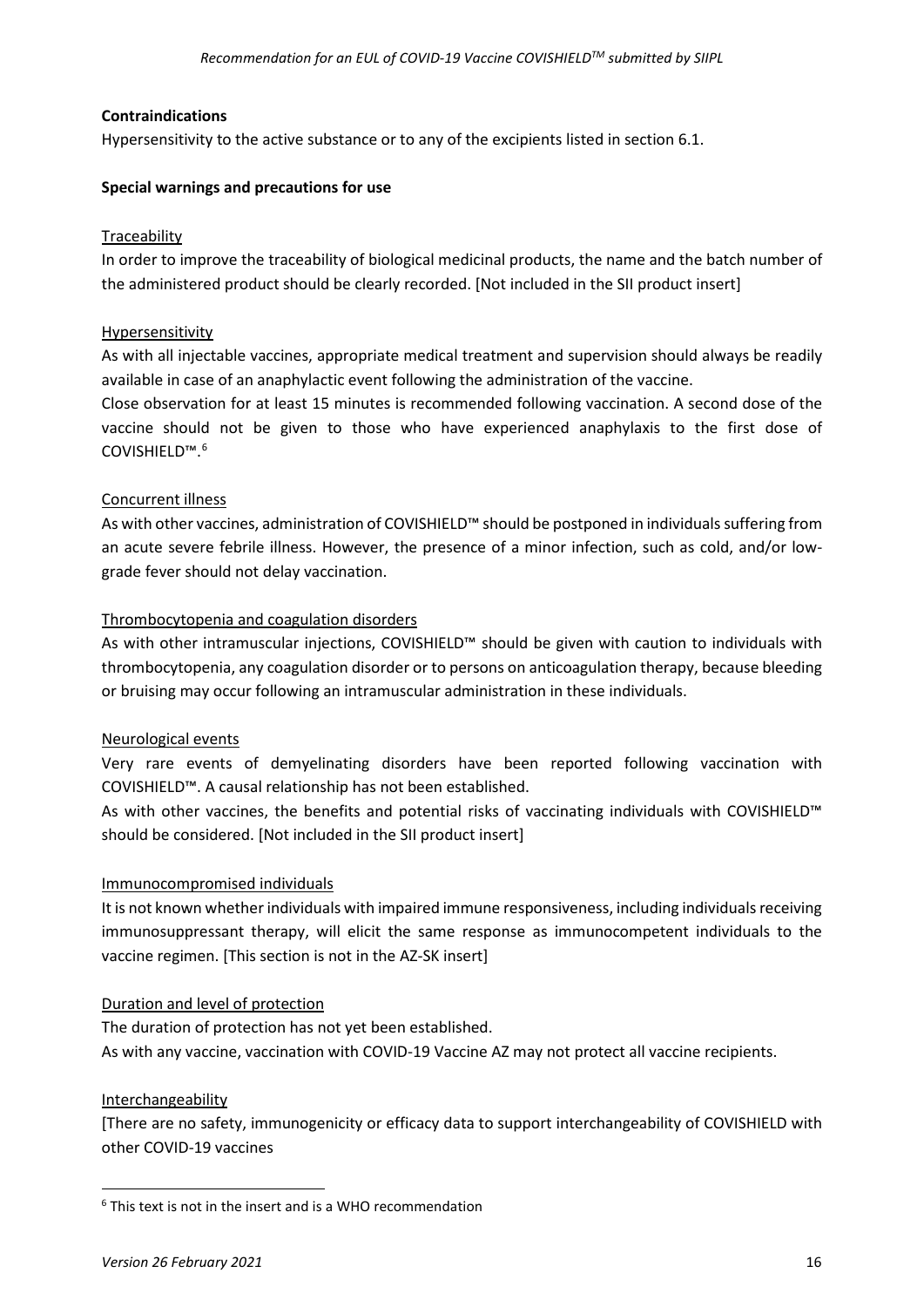#### Sodium

This medicinal product contains less than 1mmol sodium (23mg) per dose, and is considered to be essentially sodium-free. [Not included in the SII product insert]

### **5.4 Posology and method of administration**

#### Posology

COVISHIELD™ vaccination course consists of two separate doses of 0.5 ml each. The second dose should be administered between 4 and 12 weeks after the first dose (see section5.1). It is recommended that individuals who receive a first dose of COVISHIELD™ complete the vaccination course with COVISHIELD™ (see section 4.4).

#### *Elderly population*

This sentence is not in the AZ-SK insert] No dosage adjustment is required in elderly individuals ≥65 years of age.

#### *Paediatric population*

The safety and efficacy of COVISHIELD™ in children and adolescents (aged <18 years old) have not yet been established. No data are available.

#### Method of administration

COVISHIELD™ is for intramuscular (IM) injection only, preferably in the deltoid muscle. For instructions on administration, see section 6.6.

## **5.5 Safety profile**

#### Summary of the safety profile

The overall safety of COVID-19 Vaccine AstraZeneca is based on an interim analysis of pooled data from four clinical trials conducted in the United Kingdom, Brazil, and South Africa. At the time of analysis, 23,745 participants ≥18 years old had been randomised and received either COVID-19 Vaccine AstraZeneca or control. Out of these, 12,021 received at least one dose of COVID-19 Vaccine AstraZeneca.

Demographic characteristics were generally similar among participants who received COVID-19 Vaccine AstraZeneca and those who received control. Overall, among the participants who received COVID-19 Vaccine AstraZeneca, 90.3% were aged 18 to 64 years and 9.7% were 65 years of age or older. The majority of recipients were White (75.5%), 10.1% were Black and 3.5% were Asian; 55.8% were female and 44.2% male.

The most frequently reported adverse reactions were injection site tenderness (>60%); injection site pain, headache, fatigue (>50%); myalgia, malaise (>40%); pyrexia, chills (>30%); and arthralgia, nausea (>20%). The majority of adverse reactions were mild to moderate in severity and usually resolved within a few days of vaccination. When compared with the first dose, adverse reactions reported after the second dose were milder and reported less frequently.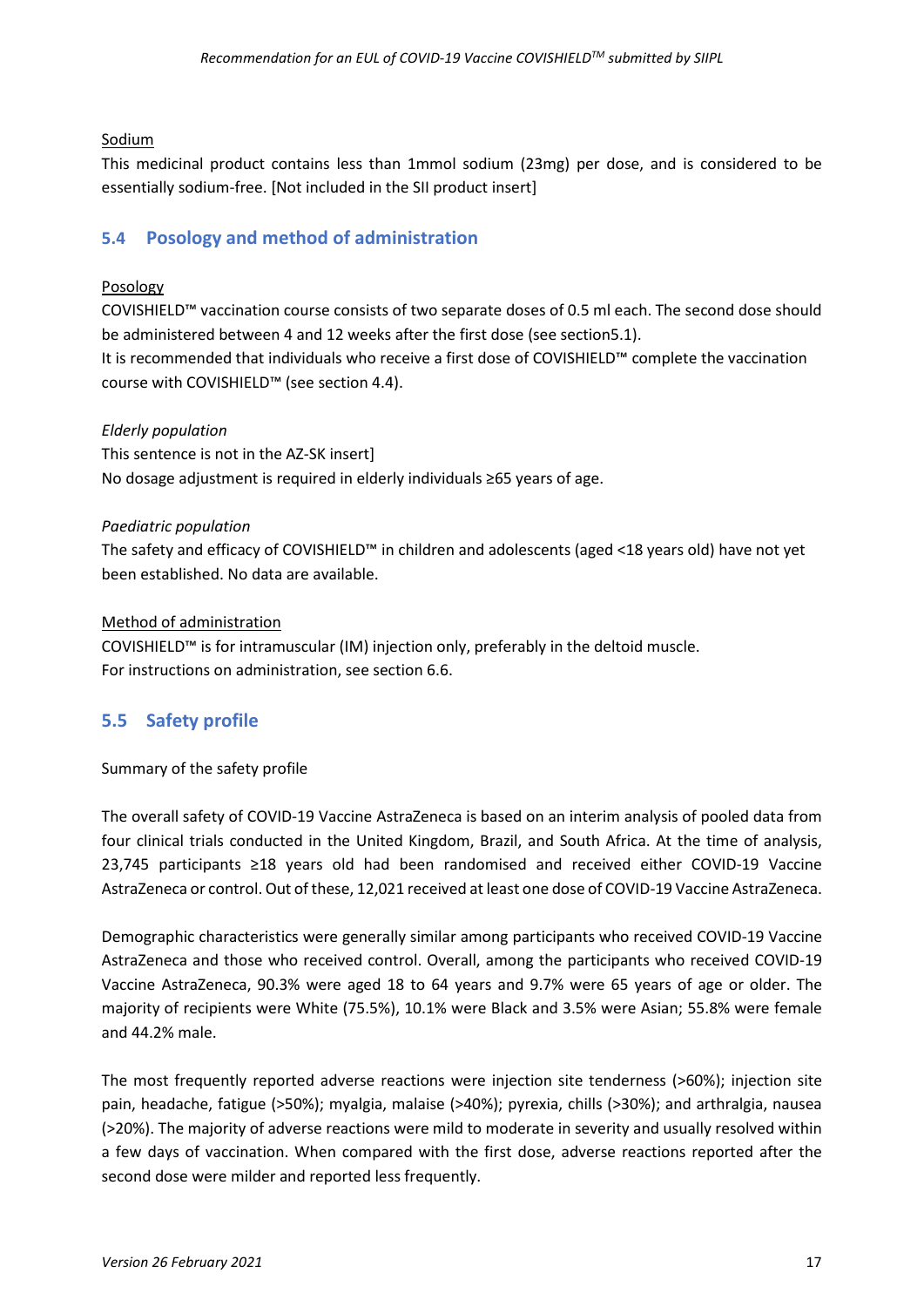Adverse reactions were generally milder and reported less frequently in older adults (≥65 years old). Analgesic and/or anti-pyretic medicinal products (e.g. paracetamol-containing products) may be used to provide symptomatic relief from post-vaccination adverse reactions.

### Tabulated list of adverse reactions

Adverse drug reactions (ADRs) are organised by MedDRA System Organ Class (SOC). Within each SOC, preferred terms are arranged by decreasing frequency and then by decreasing seriousness. Frequencies of occurrence of adverse reactions are defined as: very common (≥1/10); common (≥1/100 to <1/10); uncommon (≥1/1,000 to <1/100); rare (≥1/10,000 to <1/1000); very rare (<1/10,000) and not known (cannot be estimated from available data).

#### **Table 1 Adverse drug reactions**

| <b>MedDRA SOC</b>                                      | <b>Frequency</b> | <b>Adverse Reactions</b>                                                                                                                                 |
|--------------------------------------------------------|------------------|----------------------------------------------------------------------------------------------------------------------------------------------------------|
| Nervous system disorders                               | Very common      | Headache                                                                                                                                                 |
| Gastrointestinal disorders                             | Very common      | Nausea                                                                                                                                                   |
| Musculoskeletal and connective<br>tissue disorders     | Very common      | Myalgia, arthralgia                                                                                                                                      |
| General disorders and<br>administration site condition | Very common      | Injection site tenderness,<br>injection site pain, injection site<br>warmth, injection site pruritus,<br>fatigue, malaise, pyrexia <sup>a</sup> , chills |
|                                                        | Common           | Injection site swelling, injection,<br>site erythema                                                                                                     |

<sup>a</sup> Pyrexia includes feverishness (very common) and fever ≥38°C (common)

Very rare events of neuroinflammatory disorders have been reported following vaccination with COVID 19 Vaccine AZ. A causal relationship has not been established.

Overall summary of the safety profile from the Indian study:

COVISHIELD™ was also safe and well tolerated in the phase II/III clinical trial in India. An interim analysis included data of all 1600 participants who received first dose [1200 in COVISHIELD™ group, 100 in Oxford/AZ-ChAdOx1 nCoV-19 vaccine group and 300 in Placebo group]. This interim analysis includes data collected until 14 Dec 2020 of all 1600 participants who received first dose and 1577 participants who received second dose. [These paragraphs are not in the AZ-SK insert]

Demographic characteristics were generally similar among participants across the three groups. Overall, among the participants who received COVISHIELD™, 87.33% were aged 18 to 59 years and 12.67% were 60 years of age or older. [This paragraph is not in the AZ-SK insert]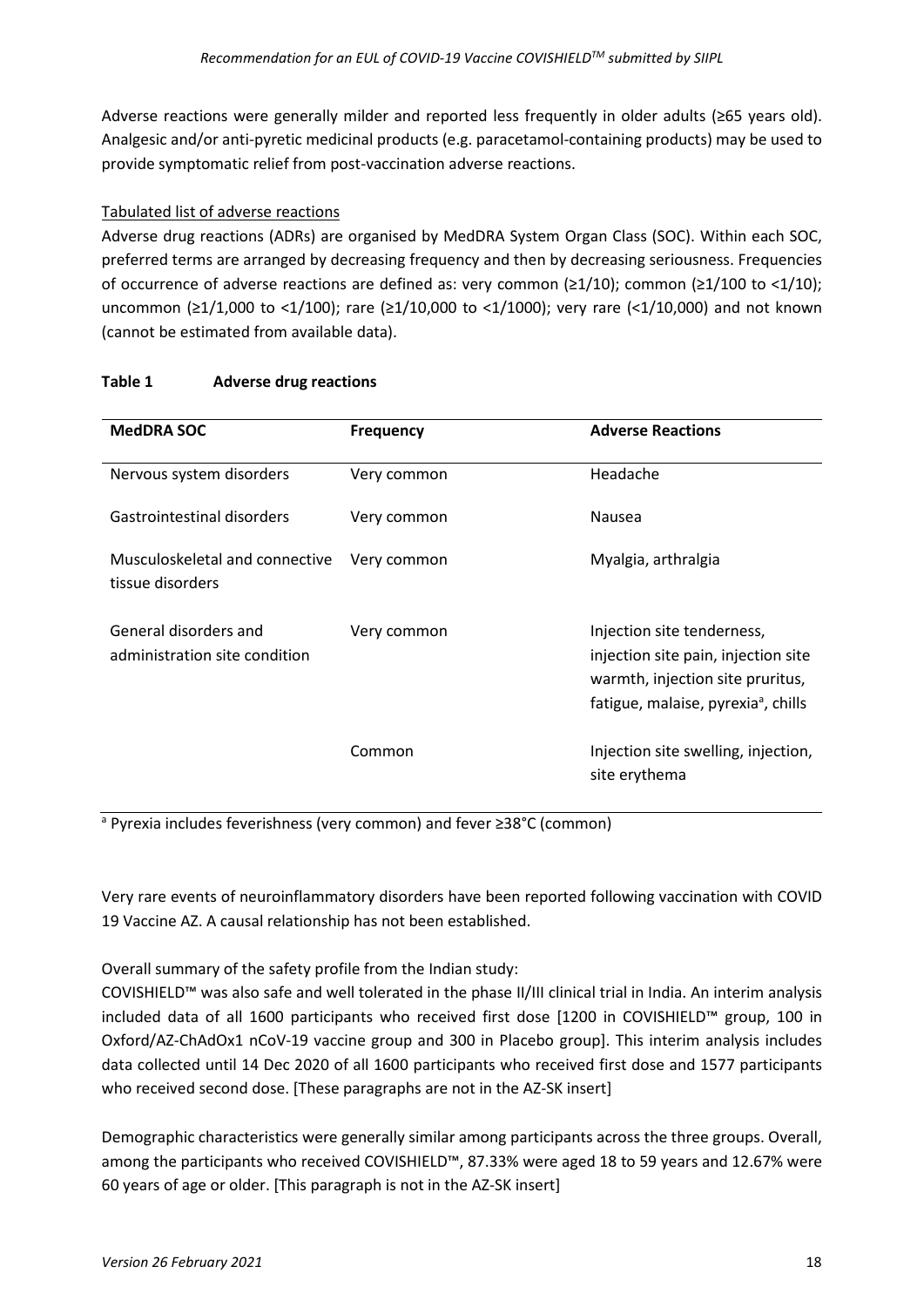Overall, the incidence of solicited reactions (injection site reactions such as pain, tenderness, redness, warmth, itch, swelling and induration; and systemic reactions include fever, chills, fatigue, malaise, headache, arthralgia and myalgia), unsolicited adverse events and serious adverse events (SAEs) was comparable in the study and control groups. No causally related SAE was caused by the study vaccine. [This paragraph is not in the AZ-SK insert]

#### Reporting of suspected adverse reactions

Reporting suspected adverse reactions after authorisation of the medicinal product is important. It allows continued monitoring of the benefit/risk balance of the medicinal product. Healthcare professionals are asked to report any suspected adverse reactions at [pharmacovigilance@seruminstitute.com](mailto:pharmacovigilance@seruminstitute.com) [Not included in the SII product insert]

# **6 Monitoring of performance of the vaccine in the field**

AZ proposes a series of activities for post-authorization safety monitoring, focused on Europe, including a proposed effectiveness study.

These post-authorization activities do not focus on populations and special groups that may be commonly found in LMICs supplied with WHO recommended COVID-19 vaccines. Available clinical data may not fully represent all populations.

# **6.1 Vaccine efficacy/effectiveness**

AZ is conducting a series of clinical trials with AZ1222. Part of these studies have been initiated by the University of Oxford, and others have AZ as the sponsor. An interim pooled analysis of studies COV002 (conducted in the United Kingdom) and COV003 (conducted in Brazil) has been submitted in this application to support vaccine efficacy and immunogenicity. Five other clinical trials (COV001, conducted in the UK, COV004, conducted in Kenya, COV005, conducted in South Africa, D8110C00001, conducted in the United States, Chile and Peru, and D8111C00002, conducted in Japan) are ongoing. D8110C00001, a double-blind randomized, placebo-controlled clinical trial is of major interest as it involves ~30000 participants, and its results are expected to be used to support Emergency Use Authorization and, eventually, licensure in the United States.

AZ has also indicated, in its RMP, that an effectiveness study will be conducted. Given the recent concern with new variants, case-control studies are already being conducted in the United Kingdom in order to assess whether these variants may impact on vaccine effectiveness. The fact that the UK has an excellent genomic surveillance puts that country in a unique position to conduct such assessment.

# **6.2 Safety Monitoring**

In addition to the collection and monitoring of spontaneous reports from healthcare professionals and vaccinees, AZ has proposed, in the RMP, an Enhanced Active Surveillance, a AZD1222 Pregnancy Registry,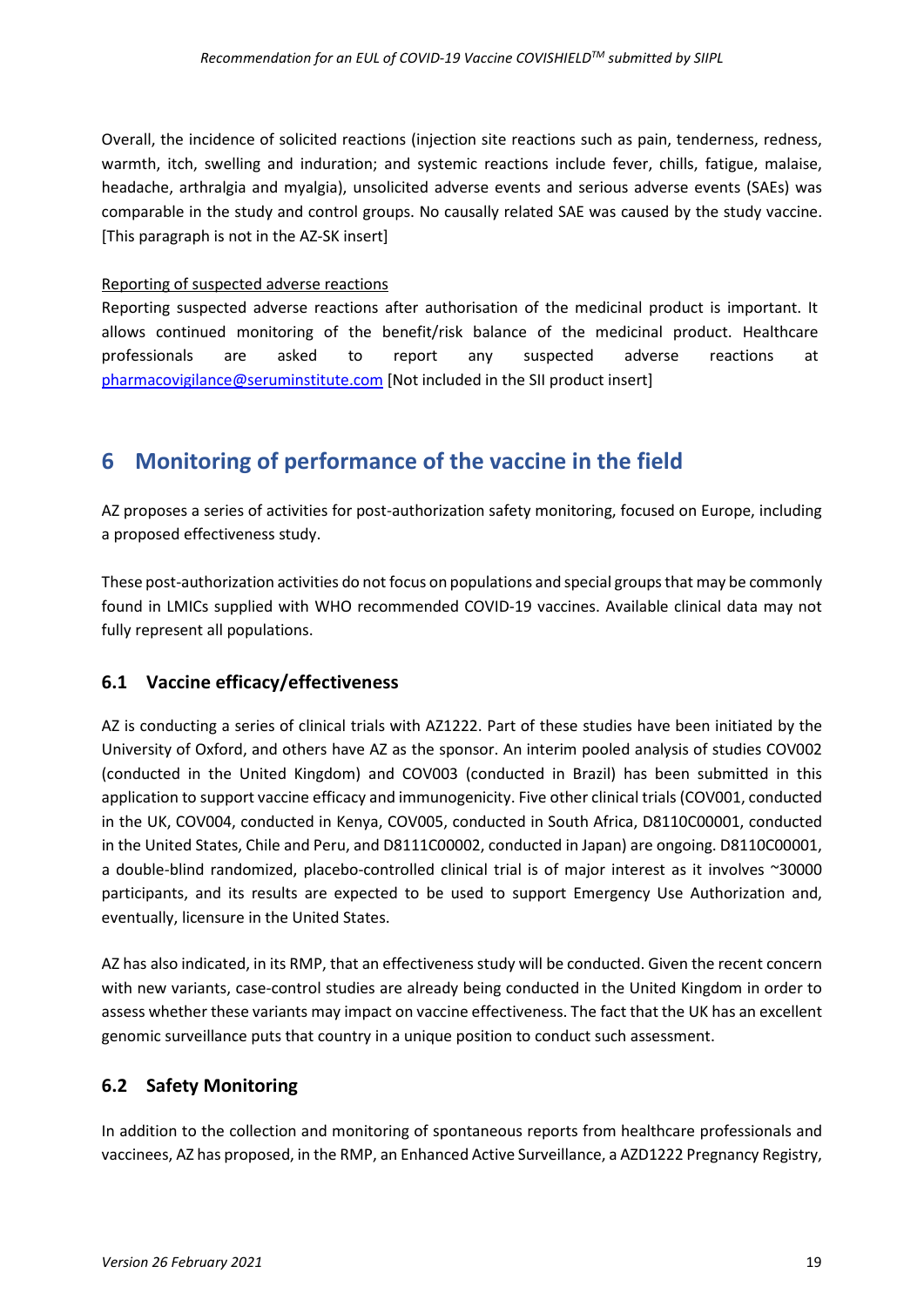a post-marketing observational study using existing secondary health data sources, and a post-marketing safety study in patients receiving immunosuppressant medication or with primary immunodeficiency.

## **6.3 Programmatic aspects**

The programmatic suitability of vaccine candidates for WHO Prequalification (PSPQ) of COVID-19 Vaccine AZ has been assessed as per the PSPQ WHO recommendations.<sup>[7](#page-19-0)</sup>

COVISHIELD<sup>TM</sup> meets most of the mandatory characteristics as it is to be stored at +2 $^{\circ}$ C to +8 $^{\circ}$ C, it does not require an intravenous route of administration and the dose volume (0.5 mL) is not more than 1 mL. However, the 10-dose presentation of the vaccine does not meet one mandatory characteristic as it is a preservative-free product.

The majority of the critical characteristics are either met (the vaccine does not require storage below +2°C, the dose volume corresponds to standardized volume) or not applicable (no constraint on vaccination visits given that the vaccine is for use in pandemic, vaccine not presented in a pre-filled device). One critical characteristic is currently not met as the vaccines does not bear a vaccine vial monitor (VVM). SIIPL mentioned that the VVM to be assigned for ChAdOx1 nCoV-19 Corona Virus Vaccine (Recombinant) is currently under development.

# **7 SAGE recommendations**

The Strategic Advisory Group of Experts on Immunization (SAGE) issues recommendations for use on vaccines of public health importance, including investigational products considered for use during a public health emergency. A SAGE working group on COVID-19 vaccination was set up in spring 2020 to develop the basis for recommendations once vaccines become authorized. Based on advice provided by SAGE, the initial use of vaccine is prioritized for health workers with high and very high risk of exposure and older adults, with the intention of preserving the most essential services and reducing mortality and morbidity from disease.

On February 8, 2021, SAGE reviewed the available data on COVID-19 AZ AZD1222, also known as ChAdOx1 nCoV-19 with a specific view of addressing the above-mentioned use scenario. The resulting interim recommendations were released by WHO on 10 February 2021. WHO recommends the use of the vaccine in accordance to the prioritization roadmap in individuals above 18 years of age, without an upper age limit. A two-dose schedule should be used, with an interval of preferentially 8-12 weeks. The vaccine maintains high level of efficacy against variant B.1.1.7 strain, while preliminary findings suggest the vaccine may be less effective against B.1.351. Awaiting more data on vaccine effectiveness, in particular against severe disease, WHO recommends the use of the vaccine also in countries were variant strains are circulating. Benefit risk assessment and continued monitoring of variant epidemiology are recommended.

The interim recommendations apply to AZD1222 (ChAdOx1-S [recombinant]) vaccine against COVID-19 developed by Oxford University (United Kingdom) and AZ as well as to ChAdOx1-S [recombinant] vaccines

<span id="page-19-0"></span><sup>&</sup>lt;sup>7</sup> [Assessing the programmatic suitability of vaccine candidates for WHO prequalification, Revision 2014](https://apps.who.int/iris/bitstream/handle/10665/148168/WHO_IVB_14.10_eng.pdf?sequence=1&isAllowed=y)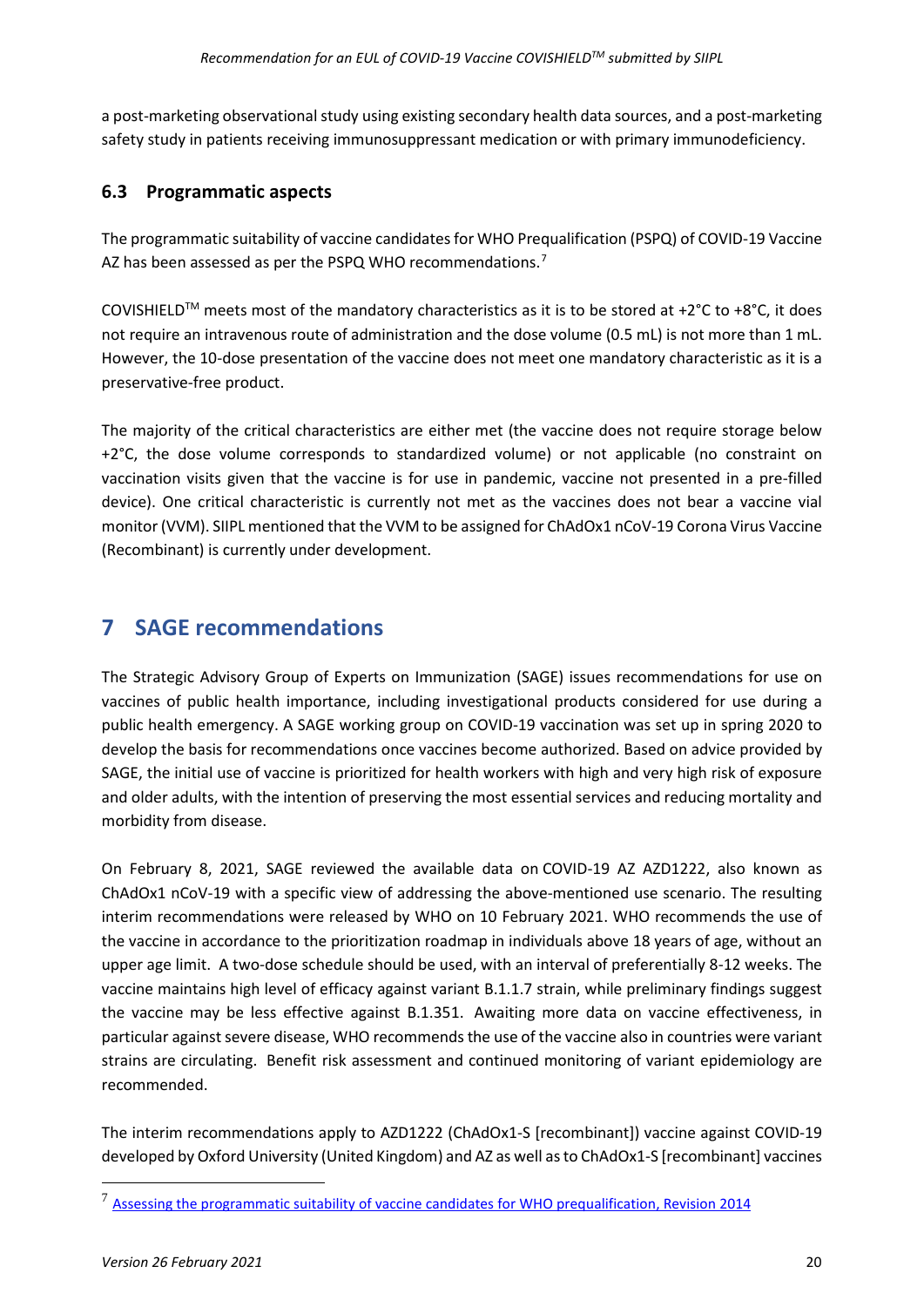against COVID-19 produced by other manufacturers that rely on the AZ core clinical data, following demonstrated equivalence in their regulatory review and once emergency use listing (EUL) has been obtained from WHO.

# **8 Regulatory oversight**

The CDSCO which approved COVISHIELD™ for restricted emergency use approval in India, is the NRA of record for this vaccine as per the EUL procedure. The WHO Vaccine Prequalification Team will continue to rely on the regulatory oversight of CDSCO and will continue fostering participation in CDSCO' decision making process, as possible and when possible.

# **9 Benefit/Risk Assessment**

According to WHO, the COVID-19 pandemic has caused, as of 9 February 2021, over 106 million cases of the disease and over 2.3 million deaths [\(https://covid19.who.int/\)](https://covid19.who.int/). COVID-19, caused by a novel coronavirus, SARS-CoV-2, transmitted easily worldwide to a naïve population and has become a major cause of morbidity and mortality given the inexistence of a vaccine and of proved specific treatment. SARS-CoV-2 transmission continues to occur with an increasing rate. Hopes that herd immunity be achieved by natural infection have not been borne out because a large proportion of the population remains seronegative, which supports the hypothesis that they are susceptible to the virus. This scenario has been complicated by the recognition of new SARS-CoV-2 variants, whose increased transmissibility has caused concern. The development of effective and safe vaccines and their deployment worldwide may decrease the spread of the disease and its morbidity and mortality.

The benefit/risk assessment for COVISHIELD™ and AZD1222 can be considered to be the same, and therefore the considerations below about AZD1222, are also applicable to COVISHIELD™.

AZD1222 has demonstrated protection against symptomatic COVID-19, and no severe cases of COVID-19 or COVID-19 hospitalisations after 10 days of the first dose were observed in two clinical trials conducted in the UK (COV002) and in Brazil (COV003). The applicant claims that AZD1222 has the potential to be a critical intervention both for the individual and for public health in preventing COVID-19 and its associated risk of severe morbidity and of mortality.

AZ also claims that the need for an effective COVID-19 vaccine is highest among older people and individuals with comorbidities, and that the available results support the use of AZD1222 in individuals with these co-morbidities. The small number of events in the available clinical data does not allow for a reliable estimate of vaccine efficacy in older adults, in particular regarding protection against severe disease. The applicant claims that there is adequate seroconversion in the elderly, but the absence of an established immunological correlate of protection limits interpretation of immunogenicity data relative to efficacy. Lower antibody titres may also translate to shorter duration of immunity. Although vaccine efficacy and its duration are yet to be established in older adults, the overall safety profile and seroconversion rates in this age group are good and suggest that the benefit of vaccine outweighs the risk. Therefore, the current benefit/risk assessment in older adults is positive.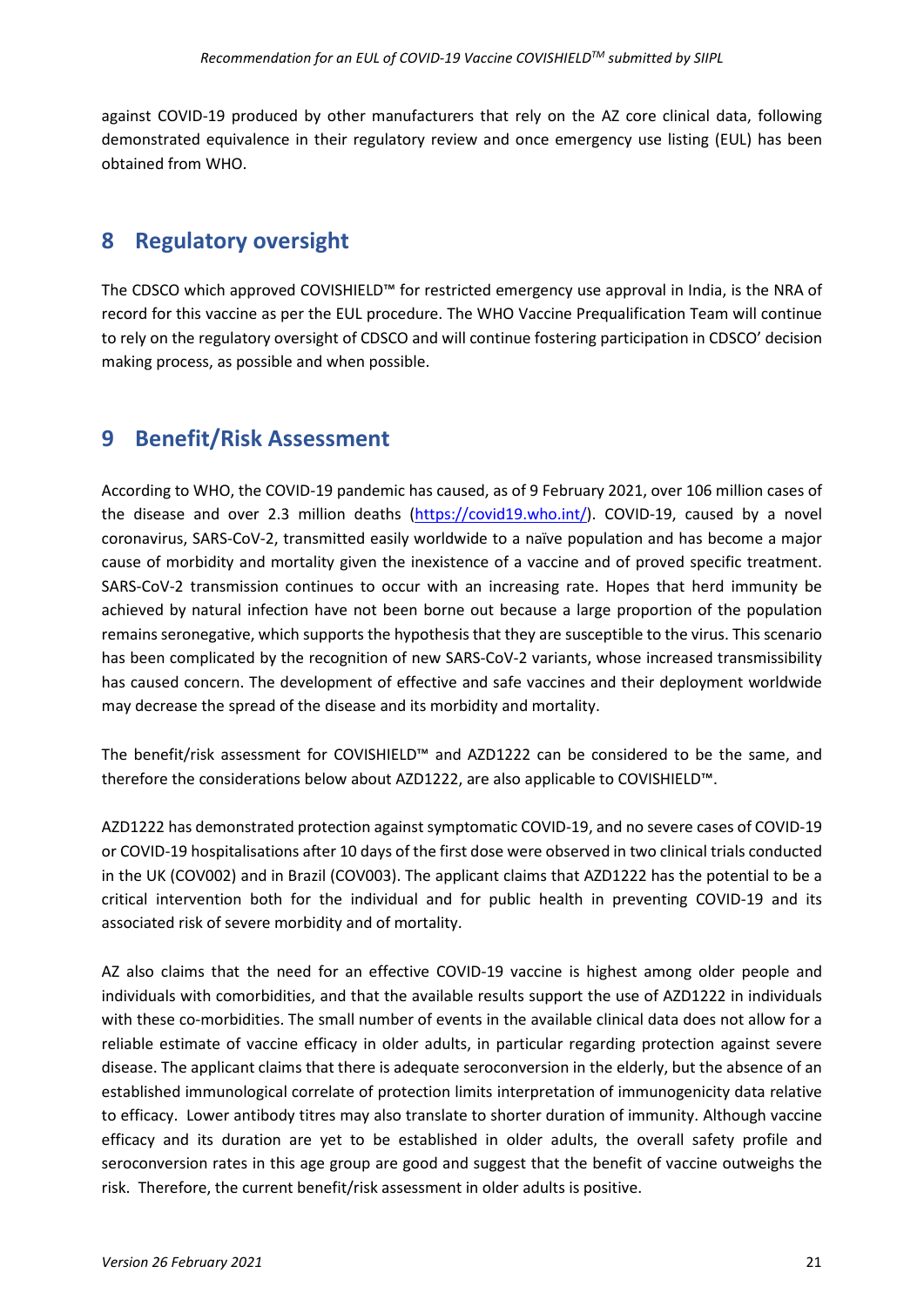According to the applicant the safety profiles in individuals with comorbidities and older adults were similar to those in the overall population, and that therefore the benefit-risk profile can be considered similar in the subgroups with comorbidities and/or older age as in the general adult population. However, as individuals with severe diseases were not included in the clinical trials the same inference about the benefit-risk profile is not applicable to them.

The safety database presented by AZ included data from studies COV002 and COV003, mentioned above, and also from studies COV001 (conducted in the United Kingdom) and COV005 (conducted in South Africa). No important identified risks with AZD1222 vaccination have been detected by the clinical trials so far. Very rare events of demyelinating disorders have been recognized in the AZD1222 and the control groups, however without evidence of a causal relationship between the vaccine and these disorders. AZ, however, has included immune-mediated neurological conditions as an important potential risk in the RMP, due to theoretical concerns about the association of these disorders with vaccines, notwithstanding the fact that demyelinating diseases occur more frequently with infections than with vaccination. The applicant argues that studies have not conclusively shown a causal relation between contemporary vaccines (in general) and acute demyelinating events.

AZ argues that the benefits of AZD1222, both from the individual and public health standpoints, outweigh the potential risks, including VAED/VAERD, which remain theoretical and not supported by empirical nonclinical and clinical data for this vaccine. In AZ's opinion the benefits extend to older adults from 65 years and those with comorbidities. Vaccination with AZD1222 and COVISHIELD™ are anticipated to have a major impact in the prevention of COVID-19 disease, hospitalisations and deaths, with the advantages of being a vaccine with a good safety profile and to be provided in a formulation that allows easy storage and handling.

# **10 Conclusion**

Considering the public health need to halt COVID-19 morbidity and mortality and start immunizing the world's population to the largest extent possible, the introduction of vaccines that would protect the population from disease and, whenever possible, from SARS-CoV-2 infection is needed.

Based on the available evidence assessed, the Product Evaluation Group (PEG) finds that sufficient data has been provided by SIIPL to support the EUL application for COVISHIELD™. However, as part of the assessment process there are some actions and information that needs to be provided as post EUL commitments. These are indicated in the below sections.

# **10.1 Quality (CMC) perspective**

Although, the data presented by SIIPL to support consistent quality of COVISHIELD™ are considered to be sufficient in the context of the EUL in the current (COVID-19) pandemic situation, the quality information of the dossier should be supplemented with additional data. The TAG however highlighted the need to finalize comparability data as soon as possible to confirm that the manufacturing at SIIPL is comparable to production elsewhere, in order to alleviate any concerns regarding the quality of the product irrespective of site of production Therefore, several issues which have been raised and that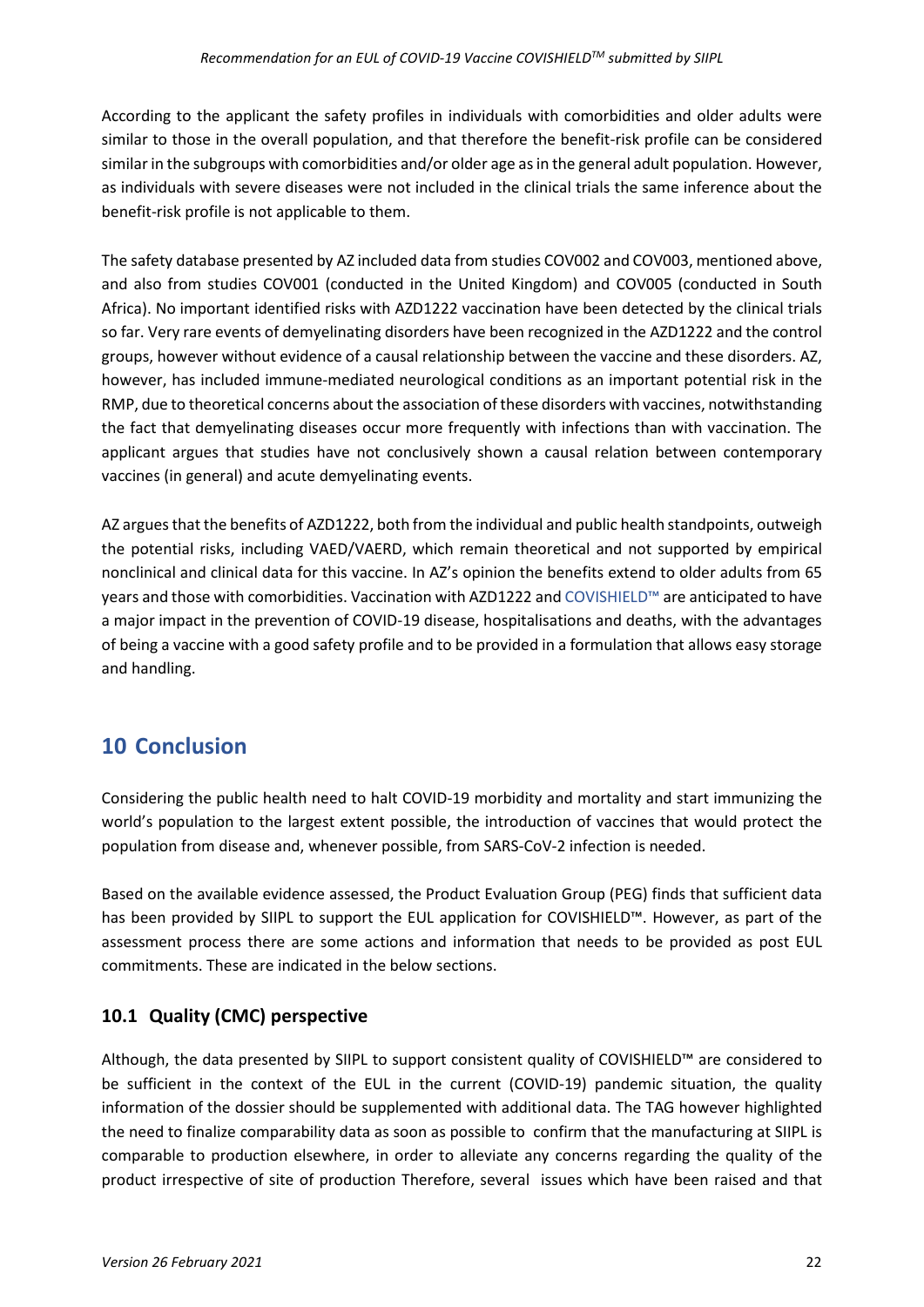should be address by SIIPL as post EUL commitments in order to complete the dossier. These are the following:

- 1 Acceptance criteria are expected to be reviewed when more manufacturing experience will be gained and additional data will be available.
- 2 Confirmatory data of stability studies and evaluation of stability indicating parameters (e.g. the infectivity, viral particles) are still expected to confirm the initial shelf life claimed for the vaccine and extend it as per the stability protocols. This will ensure consistency in the quality of the product, based on manufacturing and analytical experience.
- 3 Though comparability information and data has been shown for the DS and DP, a comprehensive presentation across clinical lots, and other manufacturing scales is expected. This should also include the comparability with AZ batches. In this regard, discussion about the using different analytical methodologies should be provided as part of the comparability exercise (e.g. risk-based approach).
- 4 SIIPL shall inform WHO of any information which might influence the quality of COVISHIELD™, such as any necessary change (e.g. in the manufacturing process, control and specifications).
- 5 The applicant is committed to address all pending issues generated from the CMC review.

## **10.2 Clinical perspective**

From the clinical point of review, the PEG recommends that an EUL may be granted by WHO to COVISHIELD™ provided that SIIPL commits to providing the following requested information post-EUL as soon as such information becomes available, and accepts/addresses the issues that regard the Risk Management Plan not in SK report:

- o The applicant should submit to WHO the final report of the bridging study conducted in India by SIIPL, and further interim analyses and the final clinical study reports of the ongoing studies conducted by AZ (COV001, COV002, COV003 and COV005, whose interim analyses have been presented as part of this application, as well as COV004, conducted in Kenya, D8110C00001, conducted in the United States, Chile and Peru, and D8111C00002, conducted in Japan) once they are completed.
- o The expectation is that the continued analysis of these studies will provide evidence of vaccine efficacy in the 65+ age group, in particular for the prevention of severe cases. Once available information (or any relevant data coming from post EUL effectiveness studies) should be shared with WHO, as this might change the benefit/risk profile of the vaccine in this population.
- o The applicant should investigate and provide to WHO, on a regular basis or whenever relevant information is available, updated data on the efficacy of the vaccine against severe disease caused by emerging SARS-CoV-2 variants such as B.1.1.7, B.1.351 and P.1. This is important information given that decreasing effectiveness may change the benefit/risk assessment in countries where these variants are predominant.
- o The text of the product insert should be aligned to the product insert of the AZ COVID-19 vaccine except for the specific information obtained in the COVISHIELD-AZD1222 bridging study.
- o The Risk Management Plan should include/address the following:
	- Safety specifications:
		- Potential risks: add *anaphylaxis* and *medication error*